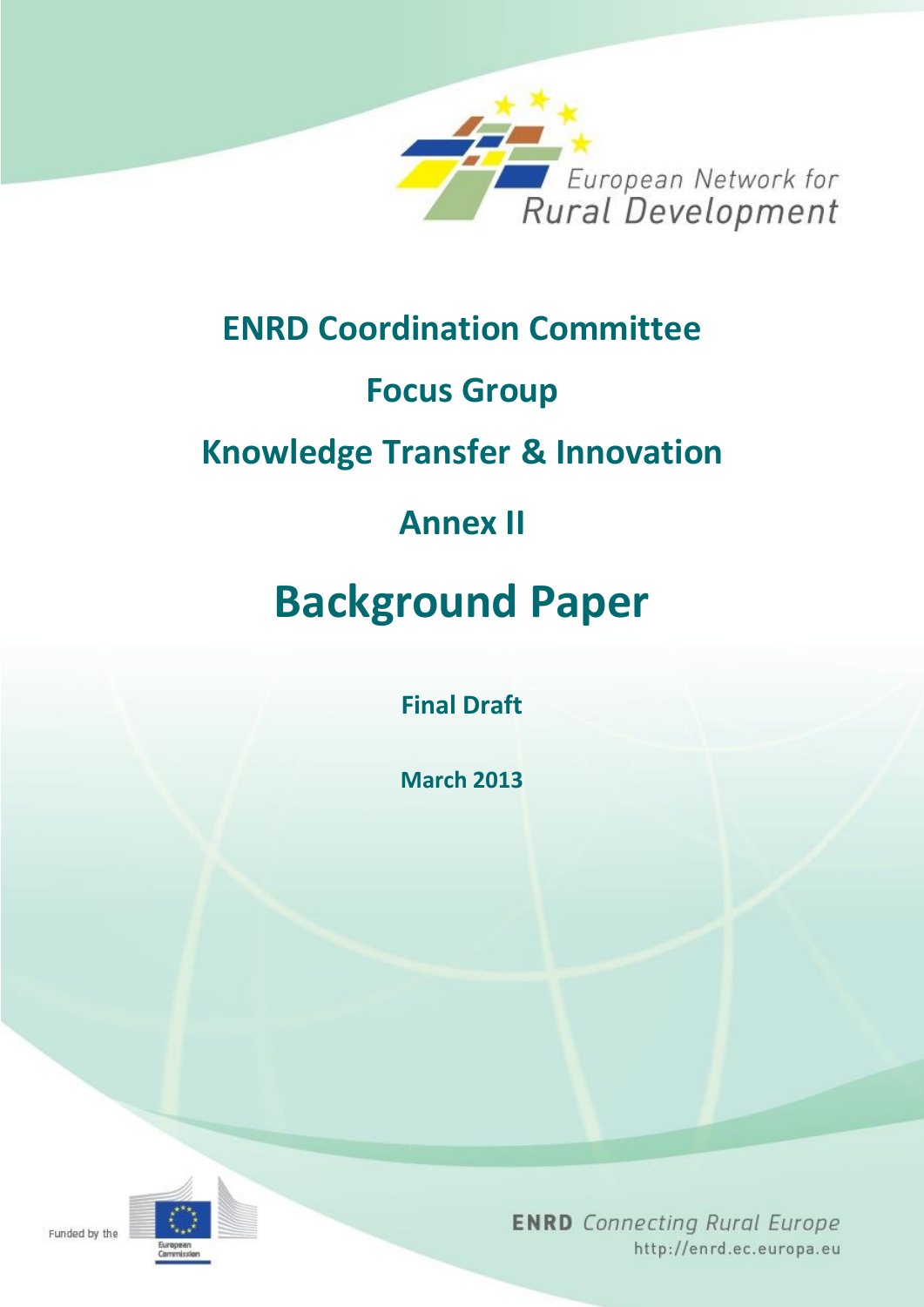

#### **TABLE OF CONTENTS**

| 4.3 The European Innovation Partnership for Agricultural Productivity & Sustainability. 19 |  |  |
|--------------------------------------------------------------------------------------------|--|--|
|                                                                                            |  |  |
|                                                                                            |  |  |
| Annex 1: Key measures supporting KT&I within the current RD policy framework 26            |  |  |
| Annex 2: Key measures of the innovation policy within the new RD policy framework  27      |  |  |

#### **LIST OF FIGURES**

| Figure 2: Innovation actors in the systemic model expands the actors in the AKIS model 13                      |  |  |
|----------------------------------------------------------------------------------------------------------------|--|--|
| Figure 3: The EIP network interlinking Operational Groups and thematic/national networks20                     |  |  |
| Figure 4: EIP on Agricultural Productivity and Sustainability coordinating innovation actions of the new rural |  |  |
|                                                                                                                |  |  |



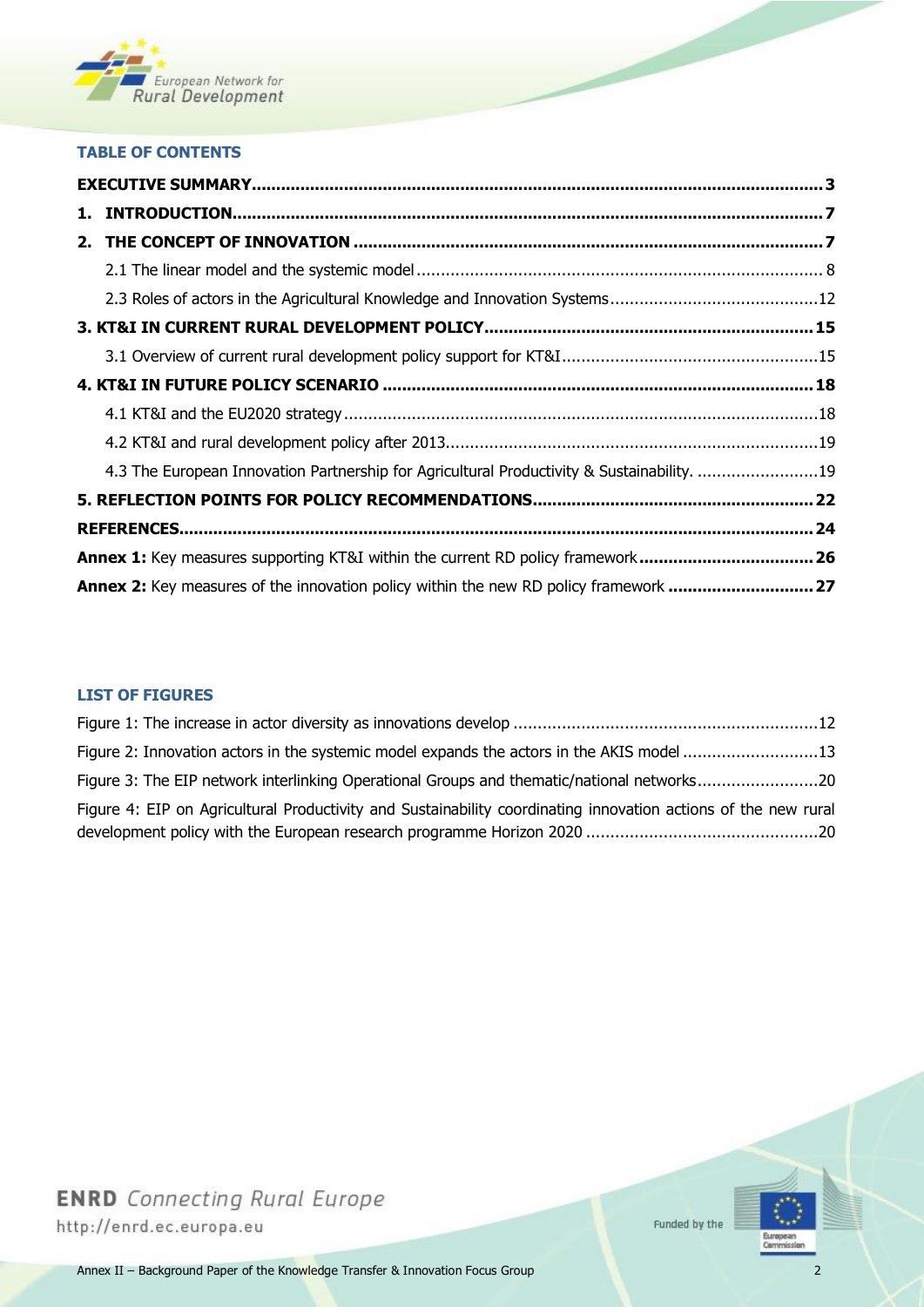

### **EXECUTIVE SUMMARY**

The background paper summarises initial work by the ENRD Coordination Committee's Focus Group (FG) on Knowledge Transfer and Innovation (KT&I). The FG is tasked with identifying factors that can influence the success of support provided by rural development policy to foster KT&I. The relevance of Agricultural Knowledge and Innovation Systems (AKIS) therefore feature prominently throughout the paper.

Innovation and Knowledge Transfer are acknowledged as important tools for helping Member States to tackle the economic crisis and several types of innovation processes are reviewed. Differences between 'linear', 'systematic' and 'interactive' innovation models point to the benefits that arise from support systems that balance demand-led approaches with inputs from appropriate levels of technical knowhow.

Policy interventions at various stages of the innovation lifecycle are seen as favourable. This includes fostering interactive exchanges and the right type of open attitude by all the actors involved in the innovation process to encourage the emergence of new ideas from bottom-up sources. Involvement of multiple actors and stakeholders support during these early life cycle phases process is an area where rural development policy can assist, such as through promoting knowledge exchange activities, and engendering trust.

Multiple interaction activities between the actors and stakeholders, innovation brokering connecting possible partners around an innovative action as well as networking are also considered particularly important to nurture and enable new ideas to fulfil their potential. Support is noted as useful to help take innovative ideas in the initial test stage and beyond, so as to ensure that the concepts are capable of being fully fit-for-purpose once they start to be used in practice. Involvement of support during the 'scaling up' process is an area where rural development policy can assist, such as by helping to overcome bottlenecks - like offsetting inherent risk.

Another important determinant for successful innovation relates to appreciation of the different factors that drive different types of innovation (e.g. academic innovation may seek peer citations, whereas farmers may be aiming to increased business productivity, and environmentalists may have goals linked to replication of new approaches). Mutual understanding the perspectives of stakeholders will aid the design of optimal innovation approaches, in view of discovering the appropriate incentives.

Improving the coordination and consistency between AKIS support sources can further strengthen prospects for effective rural innovation processes. Similarly, moves to introduce more dedicated monitoring and evaluation systems can be useful for learning lessons and demonstrating the added value that is possible from funding for AKIS.

Innovation support structures are reviewed by the paper, which places emphasis on the beneficial opportunities that can arise from focusing on 'innovation brokering' as part of the innovation support toolkit. Innovation brokers should provide information about potential collaborators and actively look up such possible partners; brokering a transaction between two or more parties; acting as a mediator, or go-between bodies or organisations that are already collaborating; and helping find advice, funding, and support for the innovation outcomes of such collaborations. To perform well, it is fundamental that the innovation broker has a completely independent position *vis-à-vis* the stakeholders of the innovation.

The background paper then turns its attention to reviewing the current (and proposed future) state-of-play regarding KT&I support sources in rural development policy. Findings point to an uneven and sometimes slow uptake of available opportunities in the 2007-2013 period. Nevertheless a general positive trend exists that can be built on in the 2014-2020 period. This is expected to be assisted by proposals for innovation to become a cross-cutting priority for rural development policy, so as to strengthen contributions to the EU 2020 strategy for smart, sustainable and inclusive growth.

**ENRD** Connecting Rural Europe http://enrd.ec.europa.eu

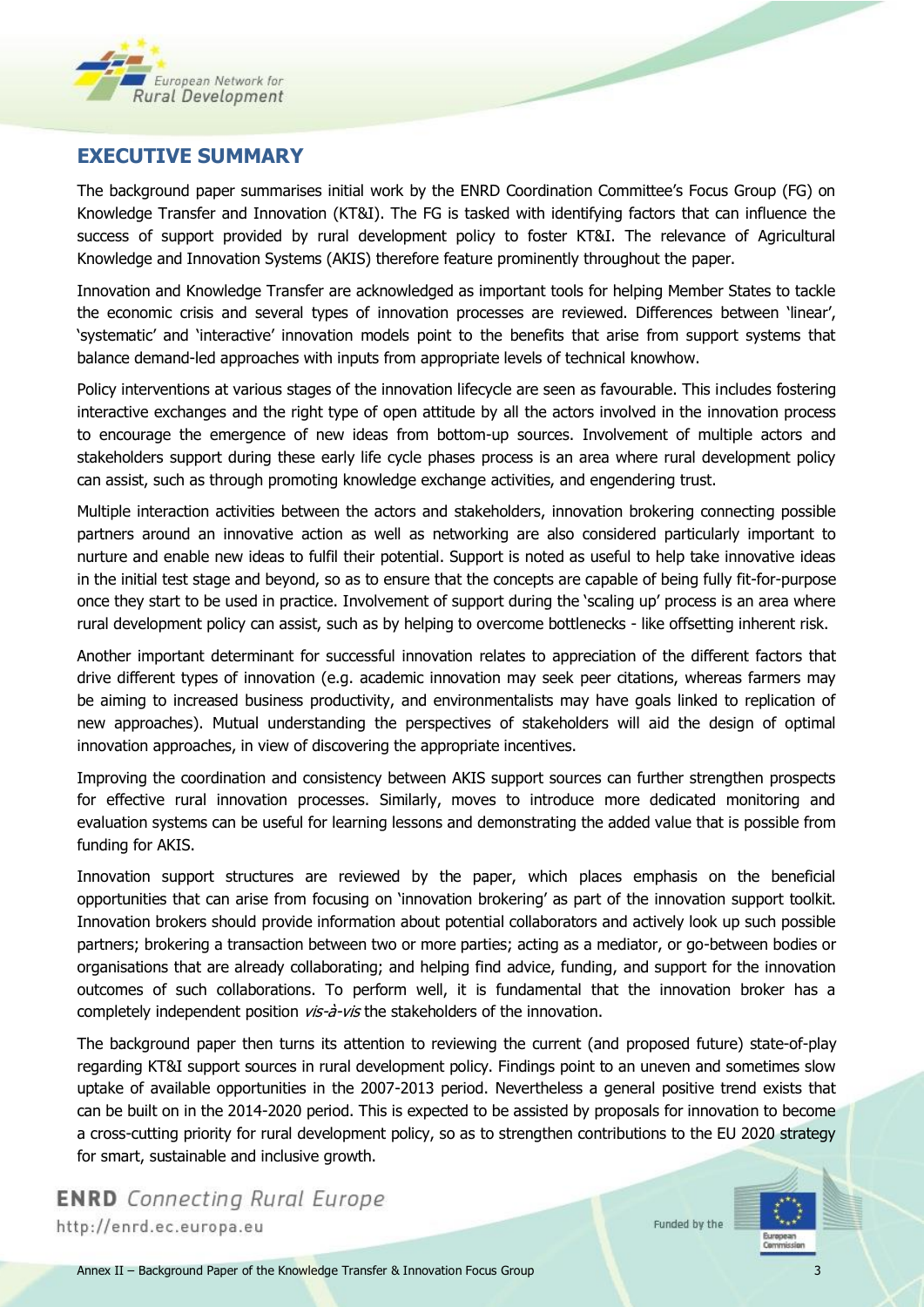

Launch of the European Innovation Partnership for Agricultural Productivity & Sustainability is predicted to boost the involvement of actors and stakeholders, and the background paper draws attention to the scope of Operational Groups to act as vehicles of change. Operational Groups are viewed as being valuable mechanisms for bridging the current gap between research and agricultural practice. They should be able to bring together farmers, researchers, advisors, businesses and other actors to work together in innovative actions in all parts of the agricultural sector. Operational groups builds themselves around a concrete innovation project targeted towards finding a solution for a specific issue or developing a new opportunity. They bring together a mixture of actors from possibly very different territories and in principle only exist for the execution of the project activities. Such result oriented "hands-on" groups will maximise interaction for cocreation and cross-fertilisation.

A conclusions section in the background paper presents a set of key questions and issues for the Focus Group to consider. Commentary here indicates that:

- Innovation support in the context of rural development policy may have to be different from innovation support in other sectors.
- Rural development policy should facilitate more complex innovation processes by engaging many more actors and stakeholders.
- A crucial moment for innovation is at the very beginning of processes which might eventually lead to an innovation. Supporting this emerging phase should be specifically targeted and networks or innovation brokers could have a key contribution at this stage.
- Risk should be recognised as inherent to the innovation process and rural development support to innovation could be designed for handling failure.
- The importance of actor and stakeholder participation in early stages of both design and during implementation of innovation projects is crucial. Rural development policy could seek and provide solutions for encouraging all actors and stakeholders to contribute in the right time at the right place.
- The market may not pay for innovations which address wider societal demands (e.g. animal welfare) and are not oriented towards profitability. In such cases rural development policy could reward the producer for the added value produced, e.g. via rural development support for non-productive investments.
- Initiating and disseminating innovations in the Member States is very important. The EIP network at EU level will connect with possible national EIP networks, other innovation networks or National Rural Networks, and will have a key role in this process.
- LAGs and CLLD groups can also play an important role in stimulating knowledge exchange and building social capital, from which innovation actions may grow.
- Improved monitoring and evaluation should help to clarify the added value outcomes that can be attributed to innovation processes.

Lastly, the background paper findings suggest that the successful assessment of current practices in innovation dynamics should pay attention to a number of pertinent questions, namely:

- $\circ$  The driver of the innovation (why which contextual elements provided the need for a new idea/approach?).
- $\circ$  The incentive for innovation (what/who provided the input to work on the new idea, approach?).
- o The object (*what: product, process, system*).
- o Actors and stakeholders (who including the main beneficiaries).
- o The stage of the innovation process (*how far. still needing special support, or self-supporting*).

**ENRD** Connecting Rural Europe

http://enrd.ec.europa.eu

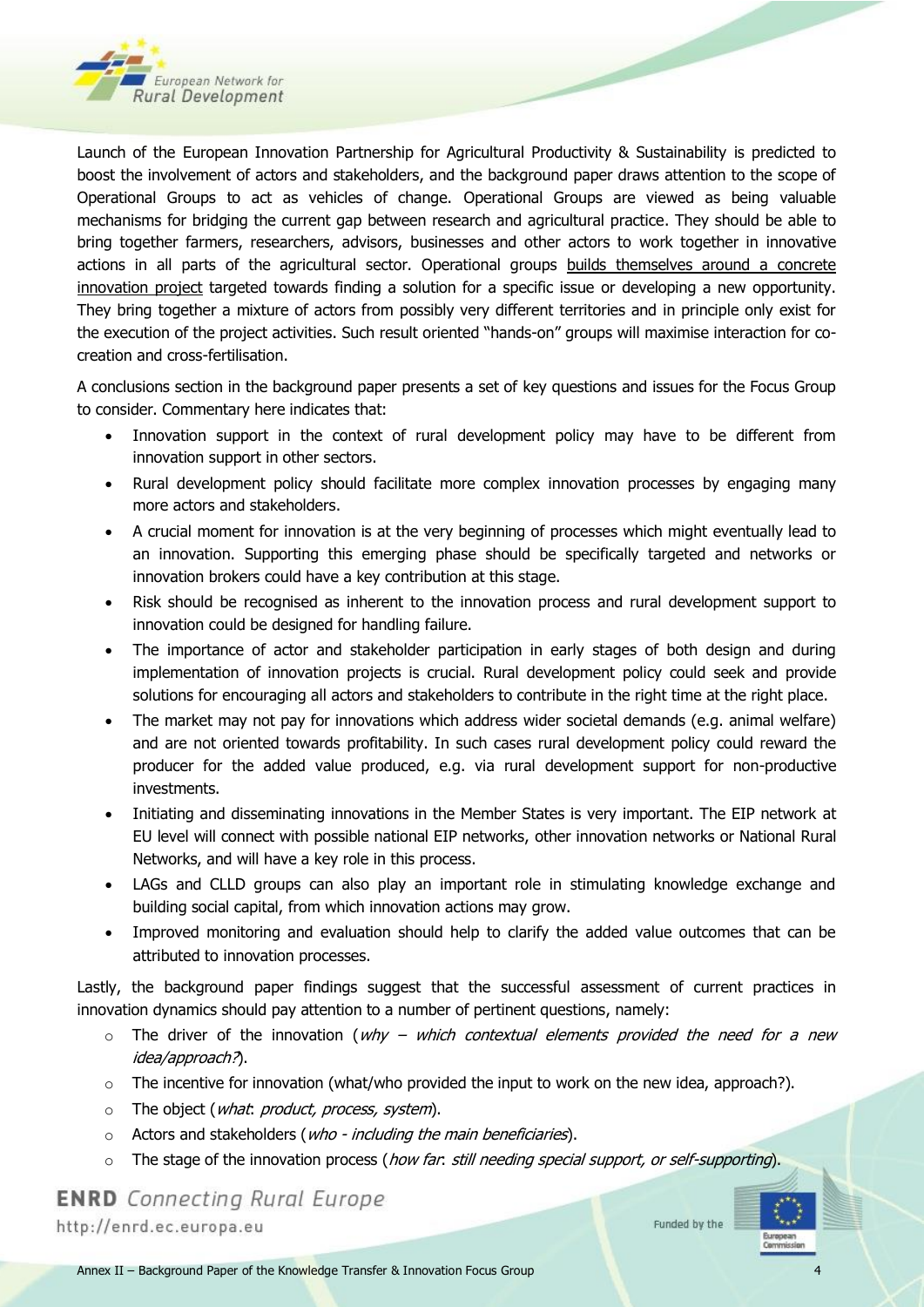

- o How will/did the idea become an innovation? (Which factors are making / made the new idea become more mainstream? And how barriers and challenges have been overcome?).
- o The role of networks (*including scaling-up*).
- o Success criteria (how including 'permanent learning' and 'social capital' for innovation).
- $\circ$  Monitoring and evaluation (what are the *results and effects; costs and benefits*).
- o Policy lessons that help EIP Operational Groups at a quick start (including enabling and constraining factors in policy delivery) (what and how to improve).

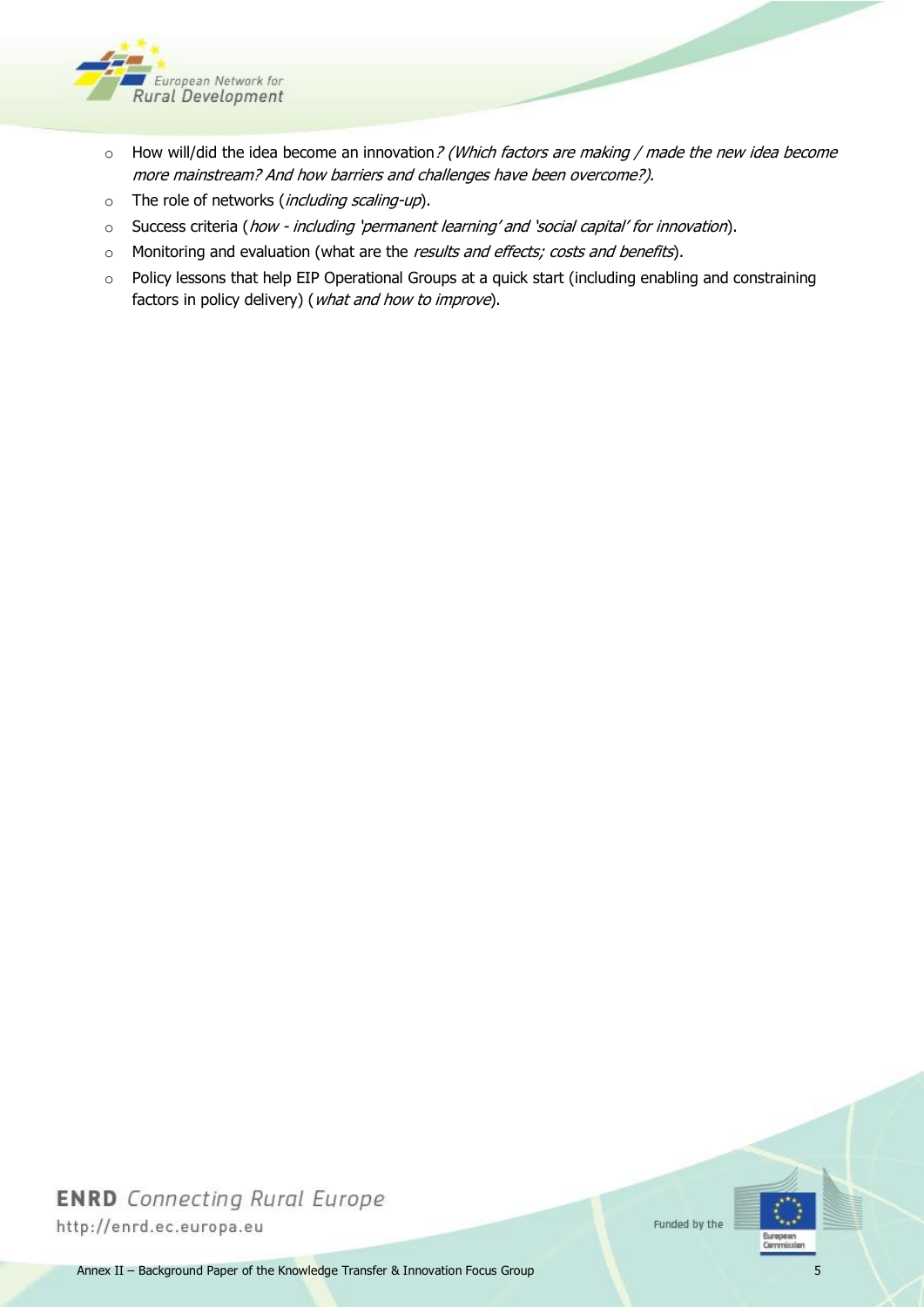

#### **LIST OF ACRONYMS**

| <b>AKIS</b>             | Agricultural Knowledge and Innovation System                                   |  |
|-------------------------|--------------------------------------------------------------------------------|--|
| <b>AKS</b>              | Agricultural Knowledge System                                                  |  |
| <b>CAP</b>              | Common Agricultural Policy                                                     |  |
| <b>CLLD</b>             | Community-Led Local Development                                                |  |
| <b>CWG</b>              | <b>Collaborative Working Group</b>                                             |  |
| <b>EAFRD</b>            | European Agricultural Fund for Rural Development                               |  |
| <b>ELARD</b>            | European Leader Association for Rural Development                              |  |
| <b>ENRD</b>             | European Network for Rural Development                                         |  |
| <b>Agricultural EIP</b> | European Innovation Partnership for Agricultural Productivity & Sustainability |  |
| EC                      | European Commission                                                            |  |
| EU                      | European Union                                                                 |  |
| <b>FAS</b>              | Farm Advisory System                                                           |  |
| <b>FG</b>               | <b>Focus Group</b>                                                             |  |
| <b>GAEC</b>             | Good Agricultural and Environmental Conditions                                 |  |
| <b>ICT</b>              | Information and Communication Technologies                                     |  |
| KT&I                    | Knowledge Transfer & Innovation                                                |  |
| LAG                     | Local Action Group                                                             |  |
| <b>LEADER</b>           | Liaison Entre Actions de Développement de l'Économie Rurale                    |  |
| <b>NGOs</b>             | Non-Governmental Organisations                                                 |  |
| <b>MS</b>               | Member State                                                                   |  |
| <b>NRNs</b>             | <b>National Rural Networks</b>                                                 |  |
| <b>OECD</b>             | Organization for Economic Co-operation and Development                         |  |
| <b>OP</b>               | <b>Operational Programmes</b>                                                  |  |
| <b>RD</b>               | Rural Development                                                              |  |
| R&D                     | Research and Development                                                       |  |
| <b>RDPs</b>             | Rural Development Programmes                                                   |  |
| <b>SCAR</b>             | Standing Committee on Agricultural Research                                    |  |
| <b>SMR</b>              | <b>Statutory Management Requirements</b>                                       |  |
| PO                      | Producers Organisations                                                        |  |
| <b>TNC</b>              | <b>Transnational Co-operation</b>                                              |  |

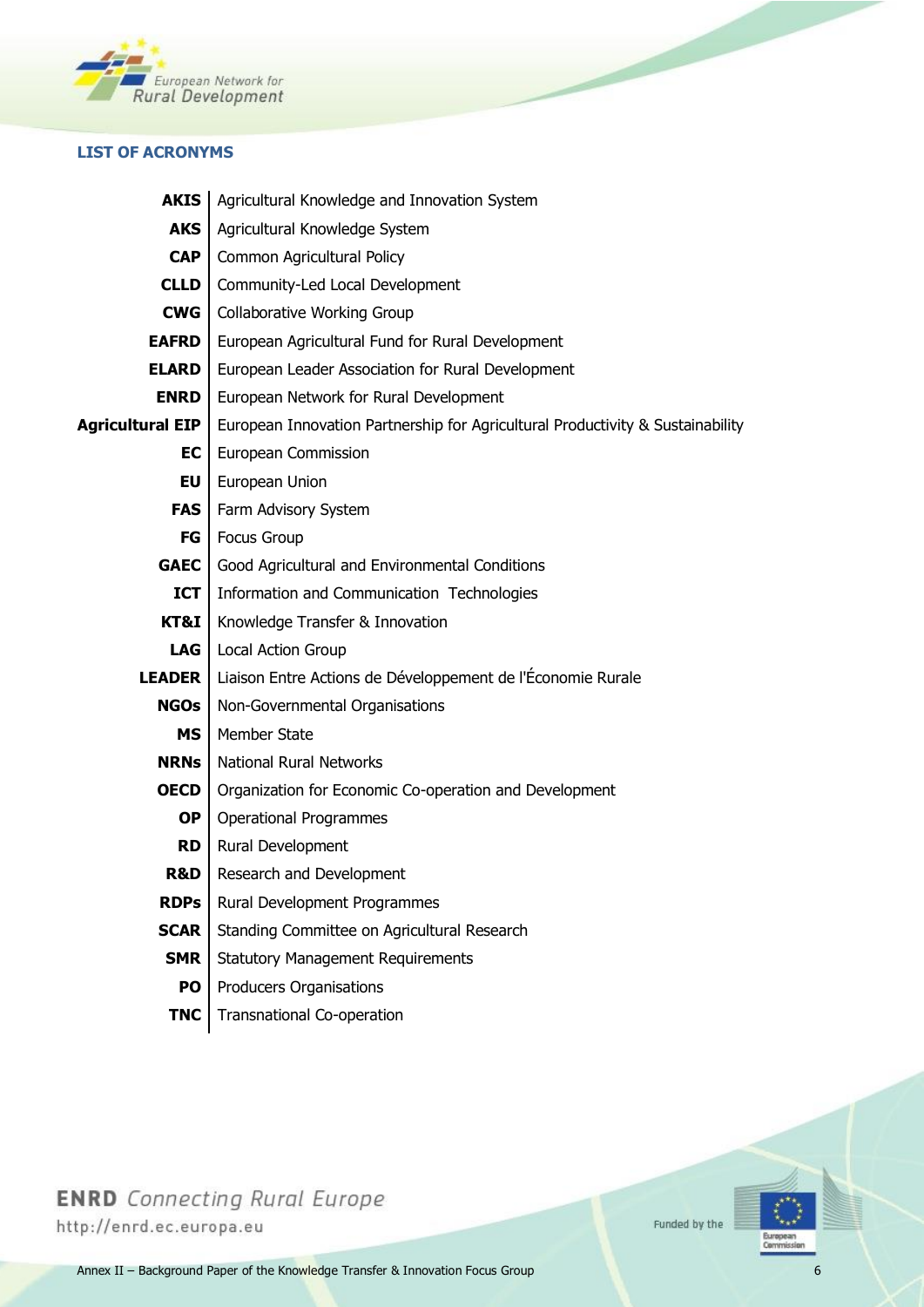

## **1. INTRODUCTION**

This background paper provides information to support the work of the ENRD Coordination Committee's Focus Group on Knowledge Transfer and Innovation (KT&I). By taking stock of and assessing the evidence collected, such as examples of European Agricultural Fund for Rural Development (EAFRD) support for KT&I operations, this paper attempts to distil lessons that can be relevant for the current and future programming period.

The purpose of the Focus Group (FG) is to consider how KT&I can be better promoted through the EAFRD in order to provide recommendations for the design and implementation of the next generation of Rural Development Programmes (RDPs) for the period 2014-2020. The FG is investigating how current rural development policy measures contribute to innovation in practice, as well as identifying delivery bottlenecks and areas for further improvement. The FG will also engage within the network of the new European Innovation Partnership for Agricultural Productivity and Sustainability (agricultural EIP).

In order to analyse the evidence collected, the FG requires a consist approach to terminology. Therefore it is necessary to have a common understanding of what is meant by 'innovation' and 'knowledge transfer'. For example, the term innovation can be used to describe research-driven developments (referred to as 'linear innovation'). Innovation can also relate to 'bottom-up innovation' that emerges from development ideas that are progressed by people and organisations who are not researchers by profession, such as farmers, and rural advisory services. Therefore after briefly describing the context for innovation in agriculture and rural development, section 2 of this paper outlines the innovation concepts that are of most relevance for the FG.

In section 3, elements of current rural development policy (2007-2013) are reviewed in terms of their ability to foster KT&I. In section 4, the opportunities (and possible pitfalls) regarding KT&I within the European Commission's (EC) proposal for a future rural development policy (2014-2020) are identified. Section 5 concludes the report by offering some final reflections for the FG work and beyond.

### **2. THE CONCEPT OF INNOVATION**

Innovation is a high priority for the European Union's (EU) Member States. EU policy approaches, including the proposed rural development policy for 2014-2020, and the research programme Horizon 2020, stress the importance and relevance of enhancing innovation as a necessary tool for growth and prosperity. A number of European Innovation Partnerships (EIPs) have been established to help Member States strengthen their innovation capacities.

The ultimate aims of the policy approach are to help countries to tackle the current economic crisis, and to maintain the EU's position as a global leader in its business markets.

Terms such as 'product innovation', 'process innovation' and 'marketing innovation' have been quite widely used in the past to describe different types of innovative activity. In that context an innovation was regarded as a new technical device, principle or management practice that could be "adopted" by individual farmers.

Since the 90s a shift in thinking has taken place about the nature and process of innovation which has moved from product and process innovation to interactive and system innovation.

Even though Knowledge Transfer in itself is not inherently innovative, it is always an integral part of innovation processes. The classic approach to knowledge "transfer" is top-down whereas knowledge "exchange" works in all directions using all available information from the different actors involved. Participation and interaction in projects between different actors such as researchers, farmers, advisors, businesses, etc. incentivises cross-fertilisation between the actors and inclusion of also non-scientific, possibly

**ENRD** Connecting Rural Europe http://enrd.ec.europa.eu

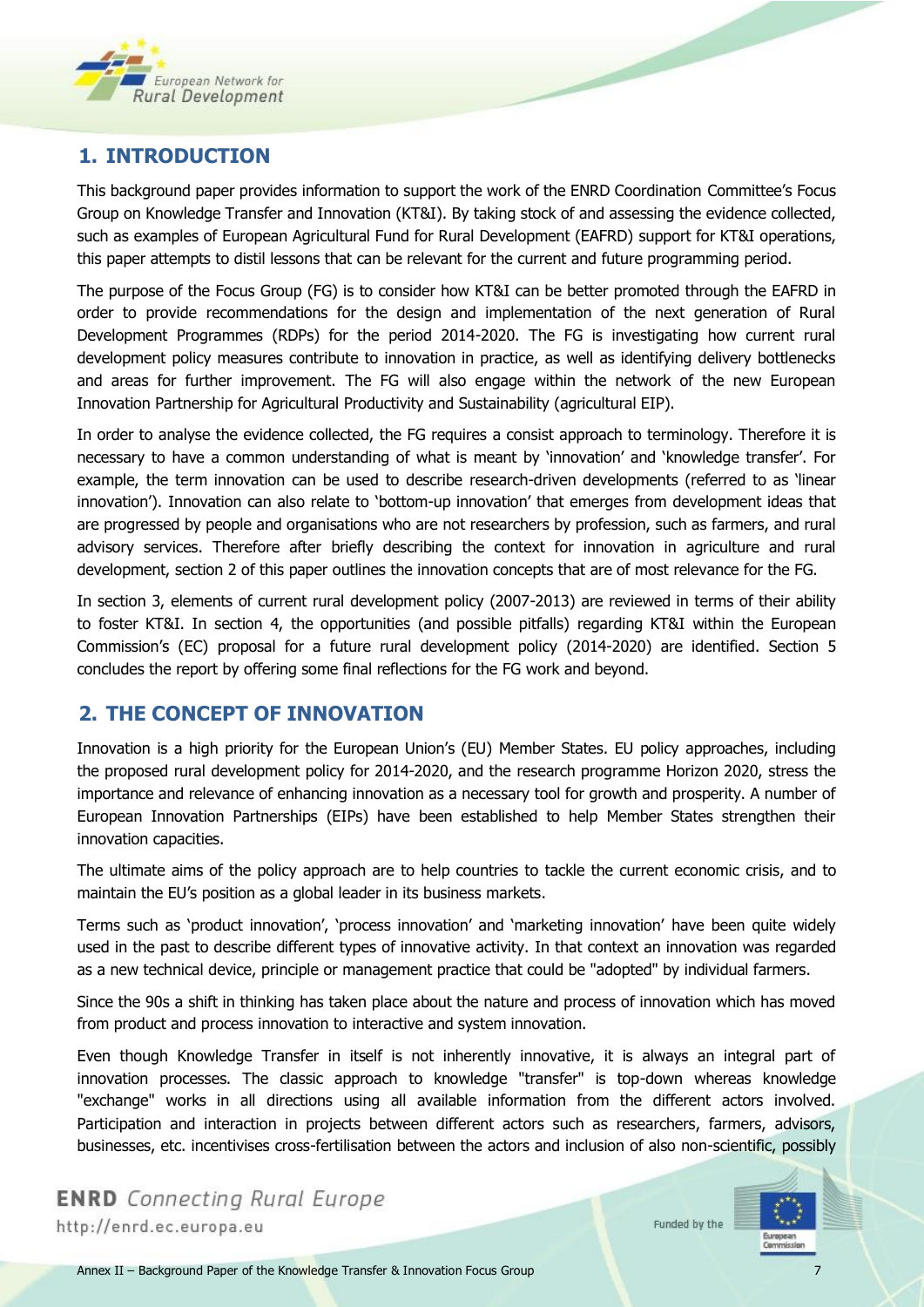

tacit, knowledge. The result of this process will be the co-creation of new knowledge. The paper therefore focuses on innovation in the first place and includes relevant reflections about Knowledge Transfer.

The paper also notes the vital roles that cooperation and information exchange/networking plays for both for stimulating innovation and knowledge transfer. Specific attention is paid to the change in roles of the actors in the Agricultural Knowledge and Innovation Systems (AKIS)<sup>1</sup> involved in the innovation process and the distribution of relevant information about it.

#### **2.1 The linear model and the systemic model**

Theories around innovation usually distinguish two models: the linear and the systemic model<sup>2</sup>. In the linear model, innovation is seen as a scientific and linear process driven by experts, by technology, and sometimes driven by demand from practice. Innovations here are developed by researchers or scientists with the aim that the results will be applied and replicated in practical situations.

In the agricultural context, such linear innovation is intended to promote a flow of knowledge from the scientific experts to the end users (e.g. farmers, foresters, agri-food businesses, and other rural enterprises). However, experience has shown that obstacles can arise that limit the knowledge flow. For example, scientists may use vocabulary that can sometimes be difficult to understand by laypersons.

Language barriers can be overcome by using intermediaries like 'extension workers' who can help 'translate' technical concepts into practical explanations that are easier to understand and relate to for the intended end users.

Nevertheless, the success of linear innovation is still very much dependent on the scientific research being designed to produce tangible results that are relevant for the end users needs. Moreover, innovation needs emerge beyond scientific issues.

Another weakness of linear approaches to fostering KT&I is the failure to appreciate that the end users themselves can be the originators of successful innovations.

Comparing the linear model with the systemic model highlights the fact that the systemic model of innovation is more complex. The basic differences between the two models are summarised in Table 1.

| <b>Aspect of</b><br>innovation              | <b>Linear model of innovation</b><br>(dominant 1950-1980) | Later modes of thinking<br>(dominant from 1990 onwards)                                              |
|---------------------------------------------|-----------------------------------------------------------|------------------------------------------------------------------------------------------------------|
| <b>Origin</b>                               | science and research                                      | building blocks come from science, practice<br>and intermediaries                                    |
| <b>Nature</b>                               | new technical device                                      | new successful combination of<br>technological devices, modes of thinking<br>and social organisation |
| <b>Social conditions</b><br>for application | are 'outside' the innovation                              | are an integral component of the innovation                                                          |
| <b>Key processes</b>                        | R&D, adoption                                             | interactive design, co-evolution, learning                                                           |

| Table 1: Changes in academic thinking about innovation regarding different aspects (Leeuwis & |  |
|-----------------------------------------------------------------------------------------------|--|
| Aarts, 2011)                                                                                  |  |

 $\ddot{\phantom{a}}$ 



 $<sup>1</sup>$  AKIS is a 'concept to describe a system of innovation, with emphasis on the organisations involved, the links and interactions between</sup> them, the institutional infrastructure with its incentives and the budget mechanisms' (SCAR, 2012) (see also section 2.3).

<sup>&</sup>lt;sup>2</sup> Kniwkel, Brunori, Rand and Proost "Towards a better conceptual framework for innovation process in agriculture and rural development: from linear models to systemic approaches" (8<sup>th</sup> European IFSA Sympoisum, 6-10 July 2008, Clermont-Ferrand, France).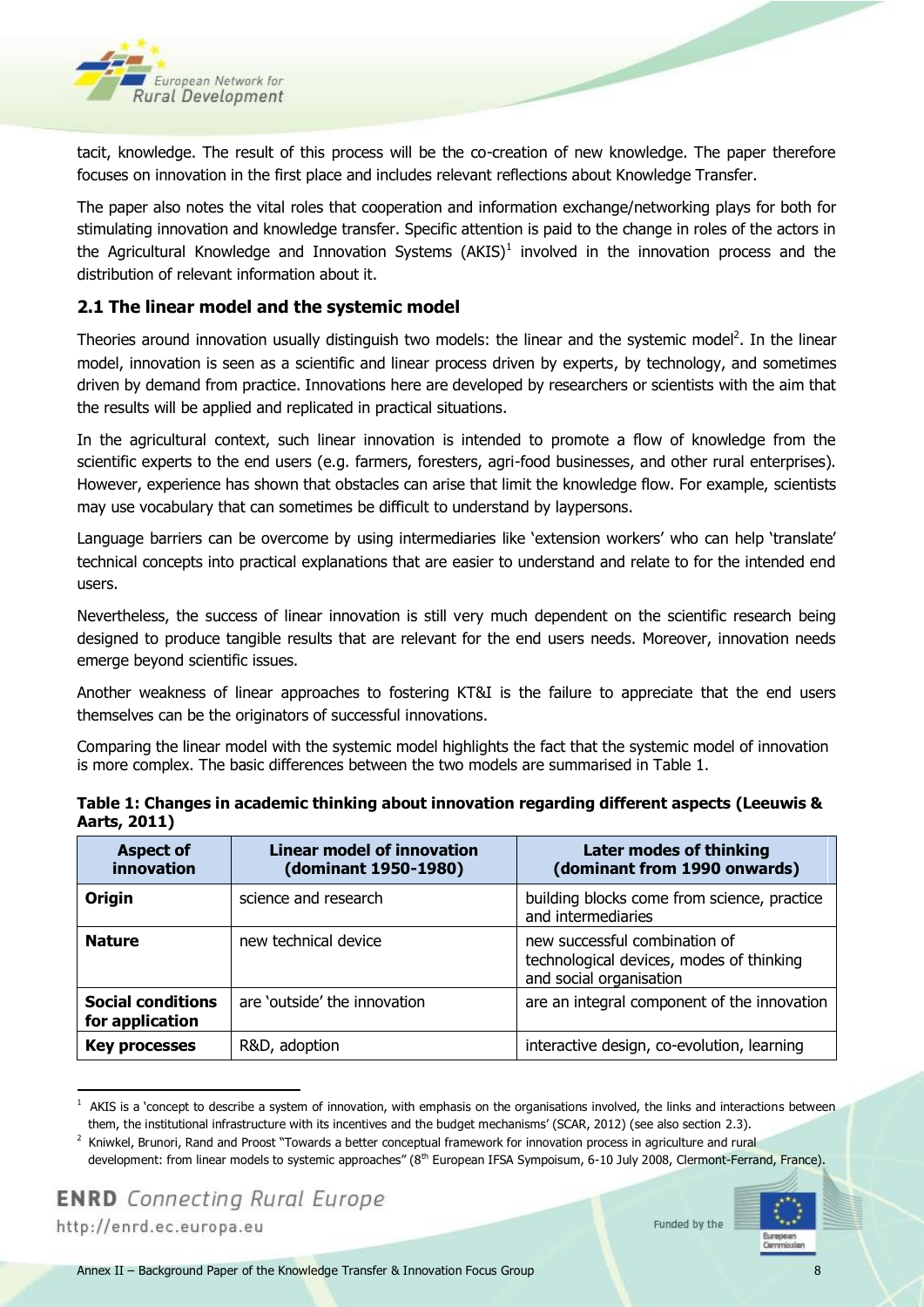

| <b>Adoption</b>        | is an individual process                                                     | is a collective process within nested<br>networks of interdependent stakeholders                                              |
|------------------------|------------------------------------------------------------------------------|-------------------------------------------------------------------------------------------------------------------------------|
| <b>Steering</b>        | change can be engineered, predicted<br>and planned rationally                | change is an unpredictable, messy and<br>emergent process                                                                     |
| <b>Role of science</b> | designing innovations                                                        | delivering inventions that may be turned<br>into innovations;<br>responding to questions that emerge in the                   |
|                        |                                                                              | innovation process                                                                                                            |
| <b>Diffusion</b>       | happens after the innovation is ready;<br>focus is on spreading of a product | starts already during design, while scaling<br>out often includes contextual re-design;<br>focus is on spreading of a process |

Key points to note about promoting systemic innovation approaches include that this type of innovation:

- Can emerge from web-like interactions between different stakeholders in the innovation process (Poppe, 2012).
- Is influenced by the institutional and social environment for innovation, such as the relationship between institutions and the legal and policy frameworks.
- Places value on different kinds and sources of knowledge (not just science). It considers the education system and the role of social capital and tacit knowledge in generating, using and diffusing innovation (OECD 1996; Smith 2000). The systemic model therefore involves many more stakeholders.

Building on this latter factor, a new development in systemic innovation thinking has led to the recent<sup>3</sup> introduction of a *'interactive innovation model*". The agricultural EIP has adopted this interactive multi-actor model of knowledge exchange to promote end-user-focused solutions. The application of this models refers to the forming of partnerships using bottom-up approaches under the EIP and linking end users, advisors, researchers, businesses, and other actors in Operational Groups to produce concrete innovative results. Operational groups build themselves around a concrete innovation project targeted towards finding a solution for a specific issue or developing a new opportunity. They bring together a mixture of actors from possibly very different territories and in principle only exist for the execution of the project activities. Such result oriented "hands-on" groups will maximise interaction for co-creation and cross-fertilisation. To help setting up a multiplicity of operational groups formed around concrete projects, innovation brokerage may be helpful

Other related theories have also developed around the concept of Knowledge Transfer, for example focusing on the effectiveness of communication. Key ingredients for successful communication in this respect relate to:

- The quality of the information being transferred;
- The quality of the communication process; and
- The capacity of the target audience to understand and apply the knowledge being transferred.

#### **2.2 No definition but a description of innovation**

Hence, from a rural development policy perspective, it may not be necessary (nor helpful) to insist on exact definitions of what is innovation and what is not. After all rural development policy works by enabling an appropriate climate for innovators. Thus it should aim to facilitate innovative technologies and innovative ways to solve problems and to grasp new opportunities.

Instead of focusing on a detailed definition, this paper therefore finds it more appropriate to **focus on** 

**ENRD** Connecting Rural Europe http://enrd.ec.europa.eu



 3 For example a the Second meeting of the SCAR Collaborative Working Group on AKIS, Rome, 22-23 November 2012.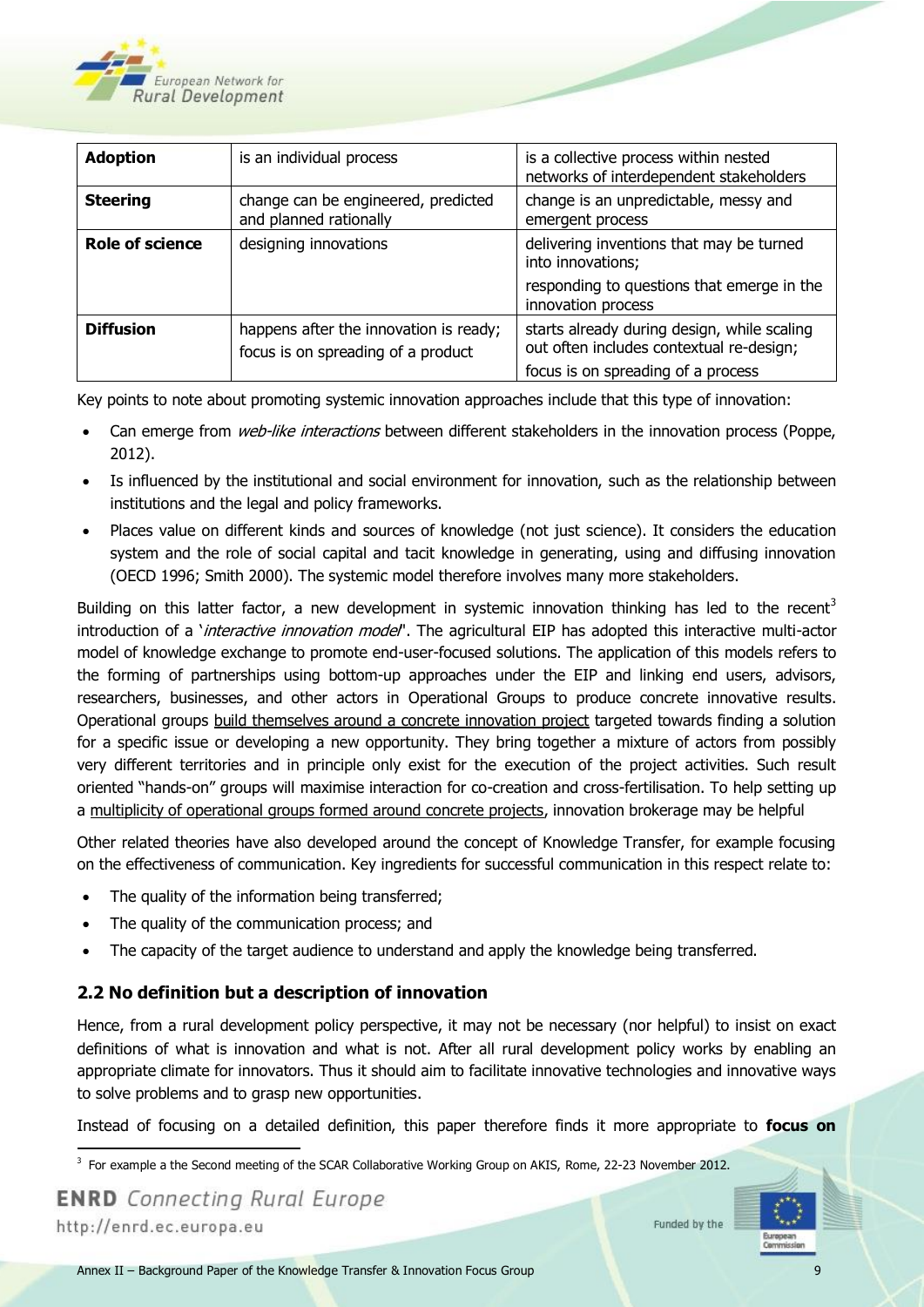

**innovation dynamics**, or innovation as a process. The following section attempts to illustrate this approach using the different stages of successful<sup>4</sup> innovation processes. The text then provides some reflections about the changing roles of actors in the innovation process and about the knowledge transfer that is inherent in sharing and spreading the innovations.

#### **Innovation as a process: from novelty to niche to regime - if it is successful -**

The more effective that agricultural and rural development policy is in enabling an innovation-friendly climate, the more impact the policy will have, i.e. a more efficient delivery of policy goals at lower public cost. This goal can be assisted by increasing policy makers' understanding about which type of specific support is most effective at each stage of a KT&I life cycle.

A successful innovation process always begins with a novel idea ('novelty'). The novelty may be an *invention* – which always is new- or an *innovation* that is not new but has not yet been applied in the context where it is perceived as innovation. The creation of such novelties can be enabled by a positive policy climate.

In more complex situations new networks will emerge around a novelty, as various stakeholders become involved. The strengthening of such *emerging networks* is crucial for a successful innovation policy. And last but not least it is the wider use of the innovation that also shares the benefit and makes the cost of public investment more acceptable. So a wide sharing of this knowledge and experience is important. Policy can support this process to enable optimal use of public support.

Within the systemic model, the notions of 'novelty', 'niche' and 'regime' underpin the understanding of the innovation dynamics. According to the theory, four levels in the structure of such networks can be identified (Geels, 2004; see figure  $1$ )<sup>5</sup>. This paper emphasises the first three stages as these are most relevant for policy advice.

#### **I. Novelties**

A novelty breaks the routine. As already stated above it may be an *invention* –always new- or an *innovation* not 'new' but not yet applied in the context. It is a new solution for a given problem or a different way of doing things. It may also be a way of doings things better or doing better things or organising in a different way around a new challenge. It may result from a lone inventor's moment of inspiration, but more often it requires new cooperation methods among a group of actors and stakeholders. This is the core focus of the interactive innovation model to which the EIP is adhering: connecting actors to enhance exchange of knowledge and cross-fertilisation in view of incentivising concrete new ideas. This will generate new insights and mould existing, possibly tacit knowledge, into focused solutions. Innovation brokering can help connecting actors with this objective $^6$ .

Developing a novelty may be constrained by internal or technical aspects but often it is limited by external constraints, such as laws, actors and norms. So it is necessary that networks emerge to tackle the constraints and/or to market the novelty. This is where policy enters the game.

#### **II. Niches**

1

A niche can be defined as the space where novelties take place. Niches are characterised by norms, rules, routines of production, distribution and consumption that are looser and subject to rapid evolution. Niches are also the context in which networks between actors are established and where learning and societal

http://enrd.ec.europa.eu



<sup>4</sup> Success is indicated by innovations with practical results that can be readily applied by the intended end users.

<sup>5</sup> This terminology is also adopted by recent work of the SCAR (2012).

<sup>6</sup> Laurens Klerkx – Communication and Innovation Studies - OECD AKS conference 15-17 June 2011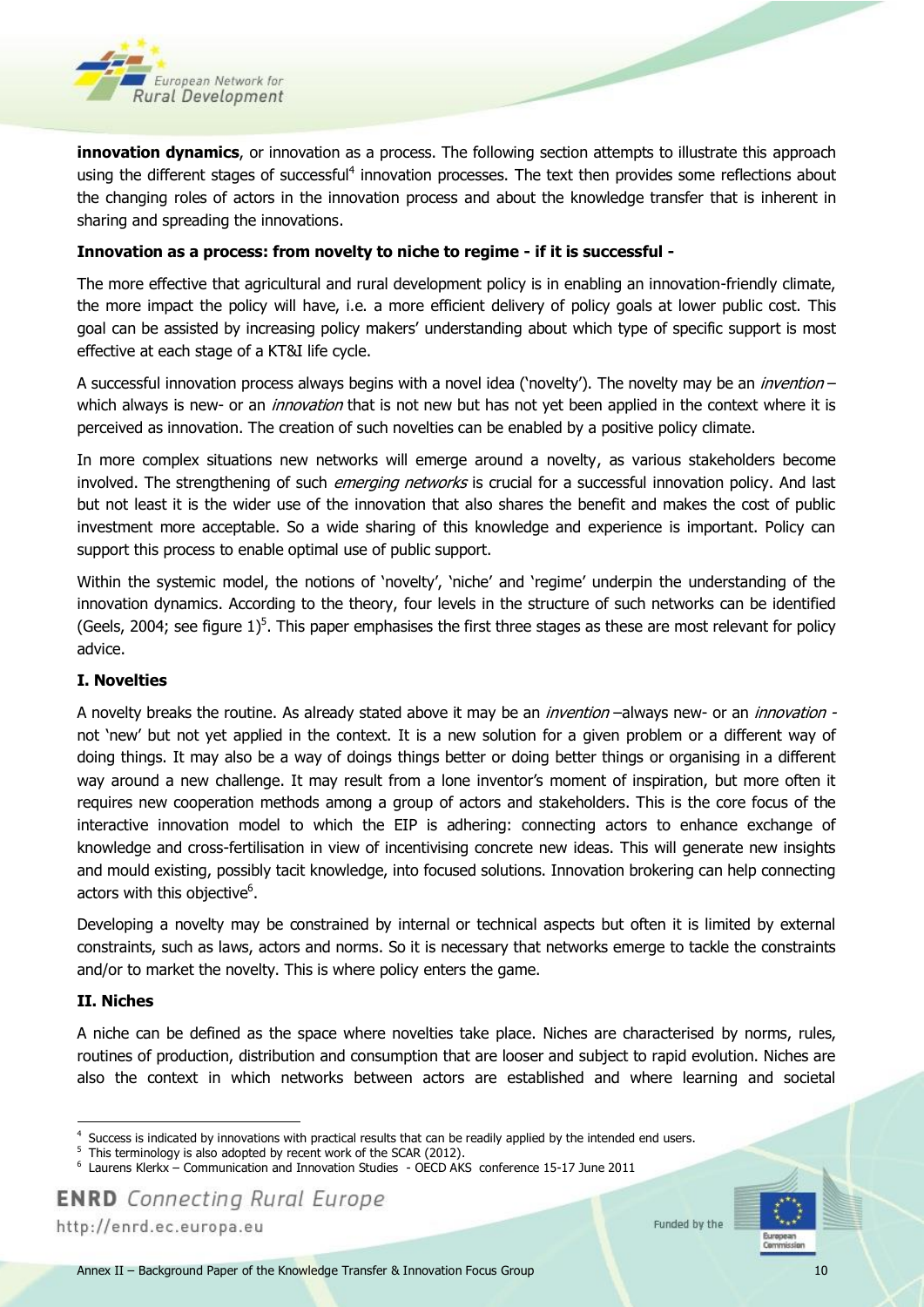

embedding processes are activated.

#### **III. Settling into 'Regimes'**

Regimes represent the stage when a new way of working (called a different paradigm) is turned into practice and incorporated into concrete socio-technical networks<sup>7</sup>, structured and coordinated by rules. In the period of transition leading towards such a regime change, many contradictions can emerge, as well as strong resistance to the innovation.

#### **IV. Scaling up into 'Landscapes'**

Landscapes can change as an effect of supra-national policies or the scaling up of radical changes beyond the reach of national policies: global climate change, north-south divides, international trade or banking regulations, etc. This fourth stage is not discussed further in this paper.

The distinction between niche and regime is important for agricultural and rural development policy. The crucial difference is in terms of **stability**. As Geels and Schot describe it: "For regimes, the rules are stable and well-articulated; for niche-innovations, they are unstable and 'in the making'" (Geels and Schot, 2007, p.7). The level of support required from rural development policy is related to this stability or – in other words – "to the level of internal strength of the innovation phase". Often the niche phase is only emerging and still much more vulnerable than the regime phase which already is more established. All the way up to regime, a novelty and a niche might deserve active policy support for scaling-up, especially when innovation is tackling various dimensions of sustainable development: economic, environmental and even social strength.

#### **Emerging innovation networks: important tool and target for policy support**

Dockès et al. (2009) attach slightly different words to such stages. They distinguish between the *emergence* and enlargement of innovations. In the emergence phase, in most cases at novelty level, the role of initiators is crucial. For an innovator, their initiative, knowledge, learning and networking are key components of innovation. The innovator may be strong enough individually to make their innovation work. But what if novelties have to aggregate to eventually create a niche? Such growth can either: (1) lead to a 'failure'; (2) remain at the niche-level or; (3) evolve into established 'regime' systems. This innovation process –if successful- can be regarded as an enlargement, a scaling-up of innovations. At this stage, a wider range of actors becomes important and active knowledge transfer can help build momentum. In scaling-up, the role of advice and training is crucial. The actors in AKIS (Agricultural Knowledge and Innovation System) have to realise that an innovation can emerge from the bottom-up, and that their role is then different: i.e. getting research involved to document, verify and eventually develop it further.

The aspect of scaling-up innovations is important and it is illustrated in Figure 1 below. It shows for two innovations how the scale of networks and the number and diversity of stakeholders increase as a novelty develops into a niche. When it is successful, its complexity increases even further. The first innovation relates to agricultural direct marketing and the second relates to renewable energy production. It should be noted that not always the diversity of stakeholders has to increase, in particular when working along the food chain or to better align agriculture with the environment.

**ENRD** Connecting Rural Europe http://enrd.ec.europa.eu

 $\overline{a}$ 



<sup>&</sup>lt;sup>7</sup> The term socio-technical refers to the interrelation between *social* and *technical* aspects of an <u>organisation</u> or the [society](http://en.wikipedia.org/wiki/Society) at large.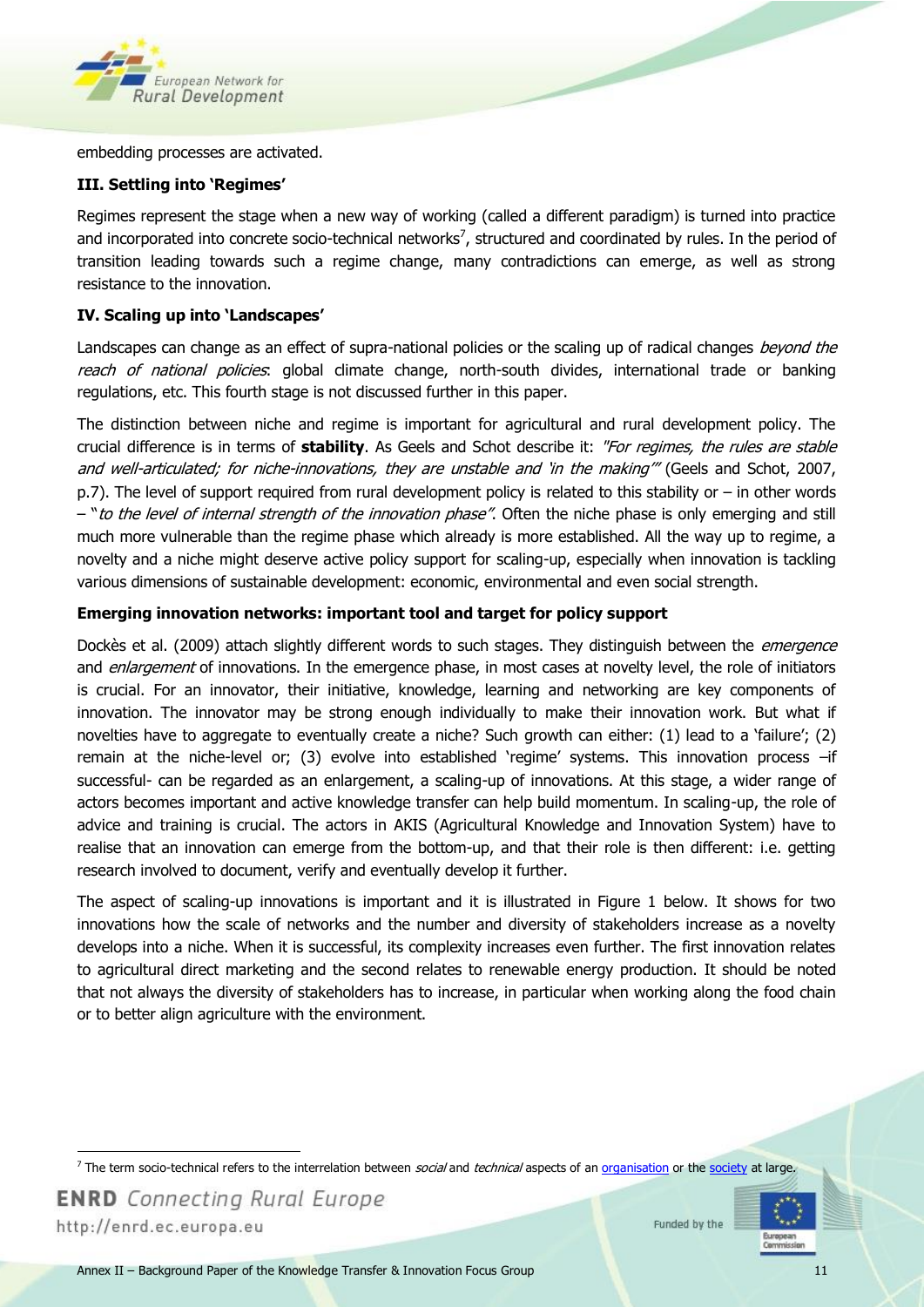



<span id="page-11-0"></span>**Figure 1: The increase in actor diversity as innovations develop**

#### **Innovation processes bear a risk**

At this point it is important to stress that innovation is a process that will not always give the desired result. In R&D budgets of large scale agribusiness companies a success score of 20% is acceptable. Also in agriculture production and rural development not all innovation processes will yield success, and even in that case the evaluation of the innovation process can yield important lessons for future innovations.

Currently it is the phase of scaling up where many innovations get stranded<sup>8</sup>. Particularly when it comes to sustainability objectives or services related to public goods, it cannot simply be assumed that the market will take up innovations, and too often innovations in these areas get no further than the first phase, because other businesses and banks judge it risky to invest in a prototype. Taking risks is inherent in business, but the difficulty when it comes to system changes is that most (family) farming businesses are too small to bear such risk. Environment, climate, biodiversity, water management and animal welfare are prime examples of areas where the market – the consumers- are not easily prepared to pay for these extra costs demanded by society. In such circumstances, the market does not adequately safeguard the public interest, and it gives rise to a public task. Society at large has bigger capacity to absorb such risks then individual farms can.

#### **2.3 Roles of actors in the Agricultural Knowledge and Innovation Systems**

The support of innovations as described above requires active involvement of many stakeholders in various roles. Traditionally AKIS has played this role. Such complex 'systems' gradually developed from a simpler

**ENRD** Connecting Rural Europe

http://enrd.ec.europa.eu

 $\ddot{\phantom{a}}$ 



<sup>8</sup> Internal reflection paper of the Dutch Ministry of Economic Affairs made available to the Focus Group: "Strengthening competitiveness, sustainability and innovation in the CAP" by K. van Bommel and R. Gravemeijer. November 2012 (not yet published).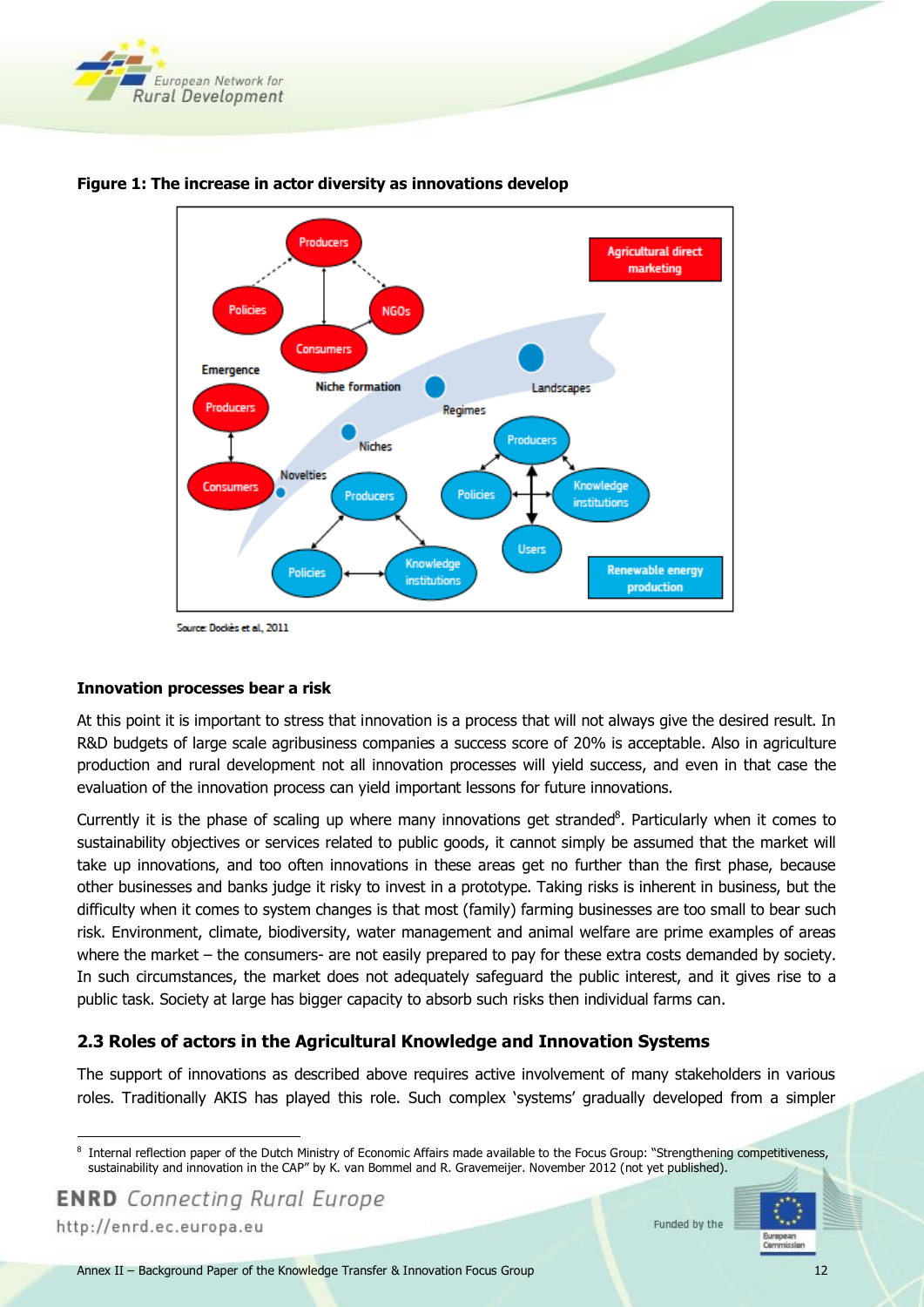

Agricultural Knowledge System (AKS). The concept of AKS was introduced in the 1960s to co-ordinate knowledge transfer in order to accelerate agricultural modernisation. Later, the "I" was added, first to reflect the importance of emerging information technologies and information society, and most recently, "I" was redefined as innovation to emphasise the shift from linear to systemic innovation model.

Until the 1990s a linear view was generally accepted by the AKIS actors: the farmer was the recipient of externally developed knowledge and technological packages that were disseminated by extension services. Since the 1990s, a more complex systemic model has emerged, in which innovation is conceived as a coevolutionary learning process occurring in social networks having an array of actors (Dargan and Shucksmith 2009, Leeuwis and van den Ban 2004).

In the linear model AKIS usually integrates four actors in the innovation process (Figure 2): research and education institutions, extension service and support system. The latter includes organisations related to credit, inputs, producers' associations, etc. (Proost et al., 2009). Often farm advisory services follow the same model. Figure 2 illustrates both the classical AKIS actors in the linear model (in the lower corner on the right) and the more complex AKIS actors networking in a systemic model. In fact such a wider system is either built around the classical AKIS, or it is a complex network of consumer movements, environmental NGO's, landscape organisations etc. that 'simply' includes the old actors. Obviously new knowledge networks start playing a role as well, in addition to the classical farm knowledge.

A system model AKIS links many more actors and serves to support innovation, knowledge transfer and information exchange. In the systemic model, the AKIS actors are but one (ii) of the following four categories:

- i. Socio-economic actors (farmers, agri-cooperatives, other up- and down-stream actors, associations, etc.);
- ii. Information and knowledge system actors (i.e. classic AKIS actors like research institutions, extension services, schools, but also farmers' unions or NGOs);
- iii. Public sector actors (public administration, hygiene and control institutions etc.);
- iv. End-users/consumers.

#### <span id="page-12-0"></span>**Figure 2: Innovation actors in the systemic model expands the actors in the AKIS model**

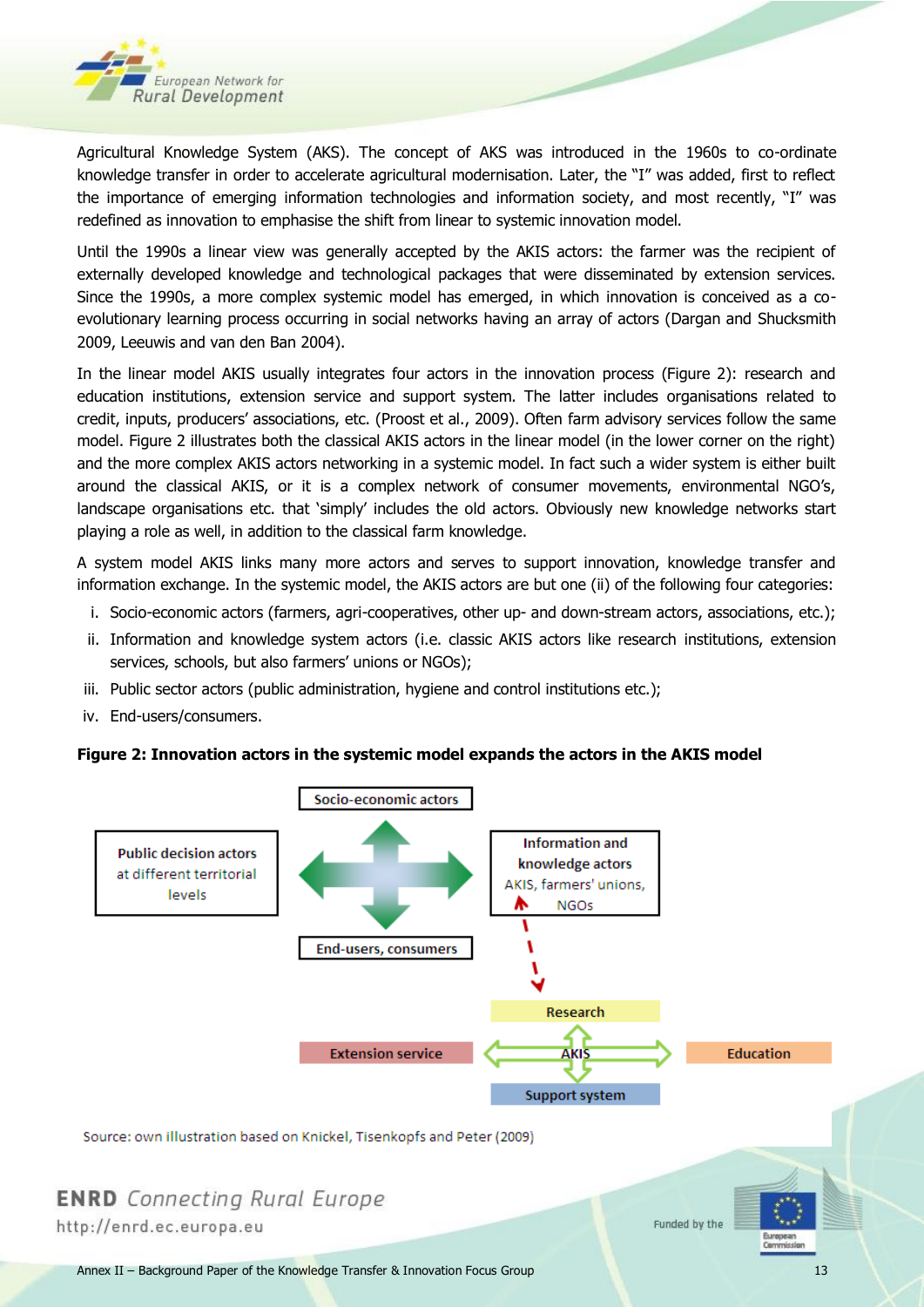

#### **Challenges for the AKIS actors**

These empirical studies provide starting points to understand how the dynamics between knowledge and information actors can improve in supporting innovation. The In-SIGHT project funded by the EU Sixth Framework Program (FP6) (Proost et al., 2009) as well as the recent work of the SCAR collaborative working group (CWG) on AKIS (Poppe, 2012) summarise the following issues:

- i. Usually, the actors are driven by *diffe*rent incentives (researchers by publications, citations, and excellence; teachers by student numbers; extension services by turnover of sold product). Not much coordination has been achieved in spite of the perceived need for intensive communication between these actors.
- ii. There is not always consistency in AKIS policies. There are policies for education and for research, sometimes by different ministries. And the interaction with innovation in the private sector (such as the food industry) is often weak and not clearly taken into account when designing policies.
- iii. In some countries, where AKIS has been privatised, competition hampers cooperation between actors.
- iv. Monitoring of AKIS is fragmented, in terms of input, information processing, or output.

These findings indicate that European AKIS does not always reflect the need for networking and knowledge transfer that would be required to optimally coordinate knowledge transfer in function of the desired innovation processes.

Actually, Proost et al. (2009) show that AKIS is rarely involved at the beginning of innovation (novelties) while it is often present in cases of scaling-up. Hence, the capacity of innovation initiators (including farmers among others) to create or use informal knowledge networks is essential. It brings social capital to the forefront of innovation processes, as it is the consolidating and animating element of networks.

Because system innovations demand large-scale transformations in the way societal functions are fulfilled, the need for 'system learning' is implied in which, "participants look at the interrelationships between the structures in which they operate and their own practices in a new light," (Loeber et al., 2007). For example in such complex networks, tough negotiations may take place. Lack of mutual trust can easily destroy such emerging networks. Therefore, building trust becomes an issue, next to building knowledge. This need for learning –to understand the optimal behaviour in such a complex system of interrelations- thus calls for a drastic shift in perspective in knowledge transfer actors, and for intermediation roles to connect AKIS actors.

#### **Innovation Brokers**

The role of *innovation brokers* adds a useful element to the standard roles in the AKIS-model in view of enhancing interactive innovation. An innovation broker according to the definition of Howells (2006) is an impartial person or organisation connecting actors: "...an agent or broker in any aspect of the innovation process between two or more parties". Such intermediary activities include: helping to provide information about potential collaborators; brokering a transaction between two or more parties; acting as a mediator, or go-between bodies or organizations that are already collaborating; and helping find advice, funding and support for the innovation outcomes of such collaborations." To perform well, it is fundamental that the innovation broker has a completely independent position vis-à-vis the actors and stakeholders involved in the interactive innovation process.

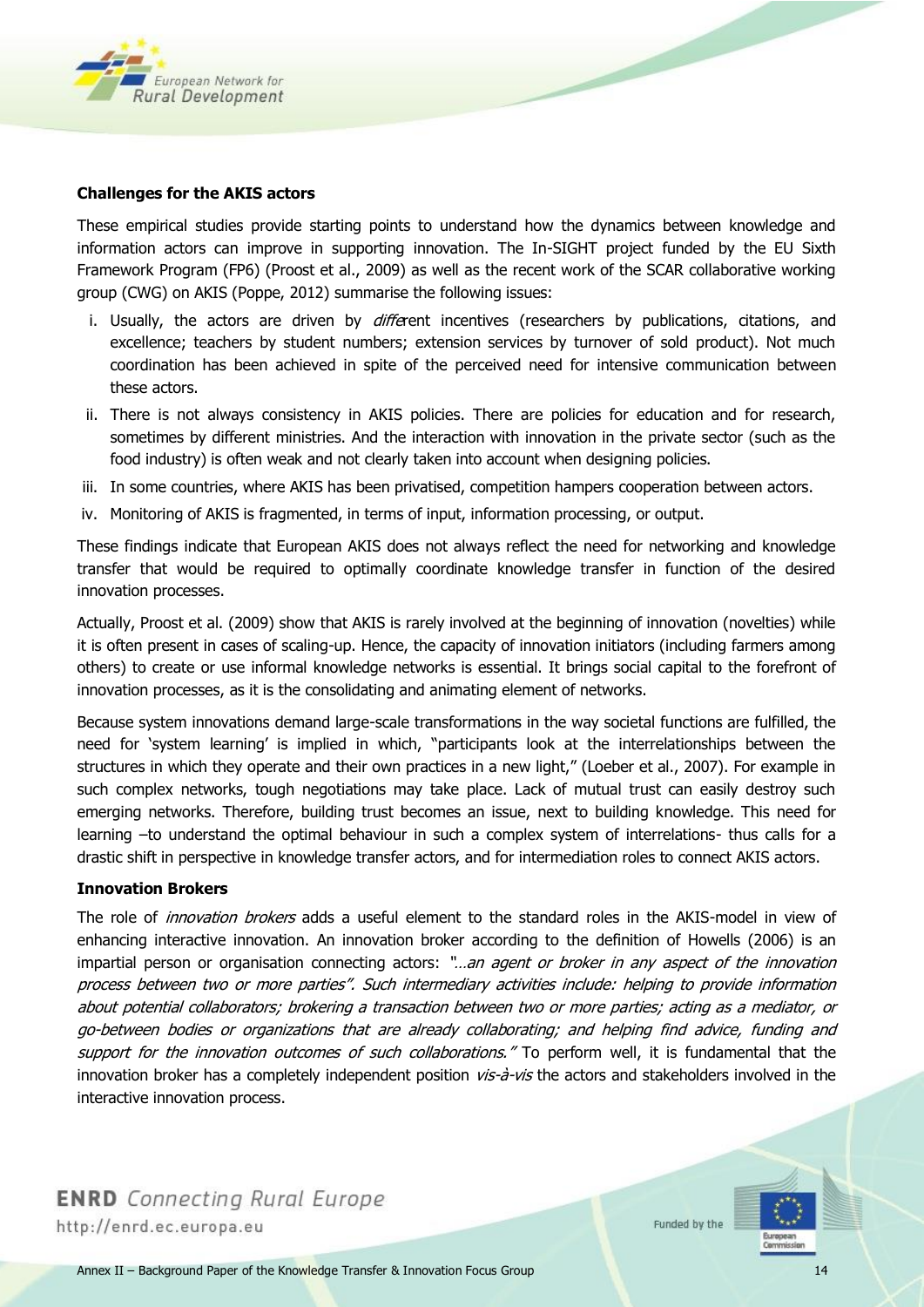

# **3. KT&I IN CURRENT RURAL DEVELOPMENT POLICY**

This section provides an overview of how support to KT&I has been given shape in current rural development policy. For each relevant policy measure some considerations are drawn in the light of the preceding analysis and the innovation concepts highlighted so far. When appropriate, reference is made to information available on the ENRD website or other EU sources.

#### **3.1 Overview of current rural development policy support for KT&I**

Currently, the main support for KT&I lie in rural development programmes, namely (see Annex 1):

- i. support to the competitiveness of the agricultural and forestry sectors (five measures from axis 1);
- ii. support to the diversification into non-agricultural activities (measure 311);
- iii. LEADER via its Local Action Groups (LAGs) and transnational cooperation (TNC) (axis 4);
- iv. the European and national networks for rural development.

Although KT&I are mainly supported and promoted through rural development policy, the second pillar of the CAP (and the focus of this paper), it should be mentioned that some relevant instruments are also provided under the first pillar, namely: producers organisations, direct payments and the Farm Advisory System (see Box 1).

#### **Box 1: KT&I support in the first pillar of CAP**

#### **Producer organisations**

The CAP does not systematically give direct support to research projects. However, and as a side effect of some specific measures, support from Pillar I could turn into innovative products or processes even if innovation as such is not the focus. This is the case of the Operational Programmes in the fruit and vegetable sectors for producer organisations and the national support programmes in the wine sector. R&D often focuses on the range of products (e.g. new varieties, protection disease) and processes within the existing producer organisations (POs).

#### **Direct payments**

Article 68 of Council Regulation 73/2009 on direct payments allows Member States to provide support to farmers for specific purposes. Several countries use it for to support innovative practices at farm level (e.g. on precision farming).

#### **The Farm Advisory System (FAS)**

The FAS was included as a component of the CAP reform of 2003, in order to help farmers with crosscompliance requirements via the provision of technical advice. Both the establishment and the use of the farm advisory services are supported by rural development policy. The advisory activity under the FAS must cover at least the Statutory Management Requirements (SMR) and the Good Agricultural and Environmental Conditions (GAEC), but often goes beyond that in the MSs approach.

#### **RDP support to Knowledge Transfer**

The measures supporting vocational training and information actions (measure 111), the use of advisory services (measure 114) and the setting up management, relief and advisory services (measure 115) are the most relevant in relation to supporting knowledge transfer in rural development.

In terms of results, measure 111 is implemented in all Member States, with the exception of Greece (where this measure has been assigned to another ministry and was co-financed by the European Central Bank), and

**ENRD** Connecting Rural Europe http://enrd.ec.europa.eu

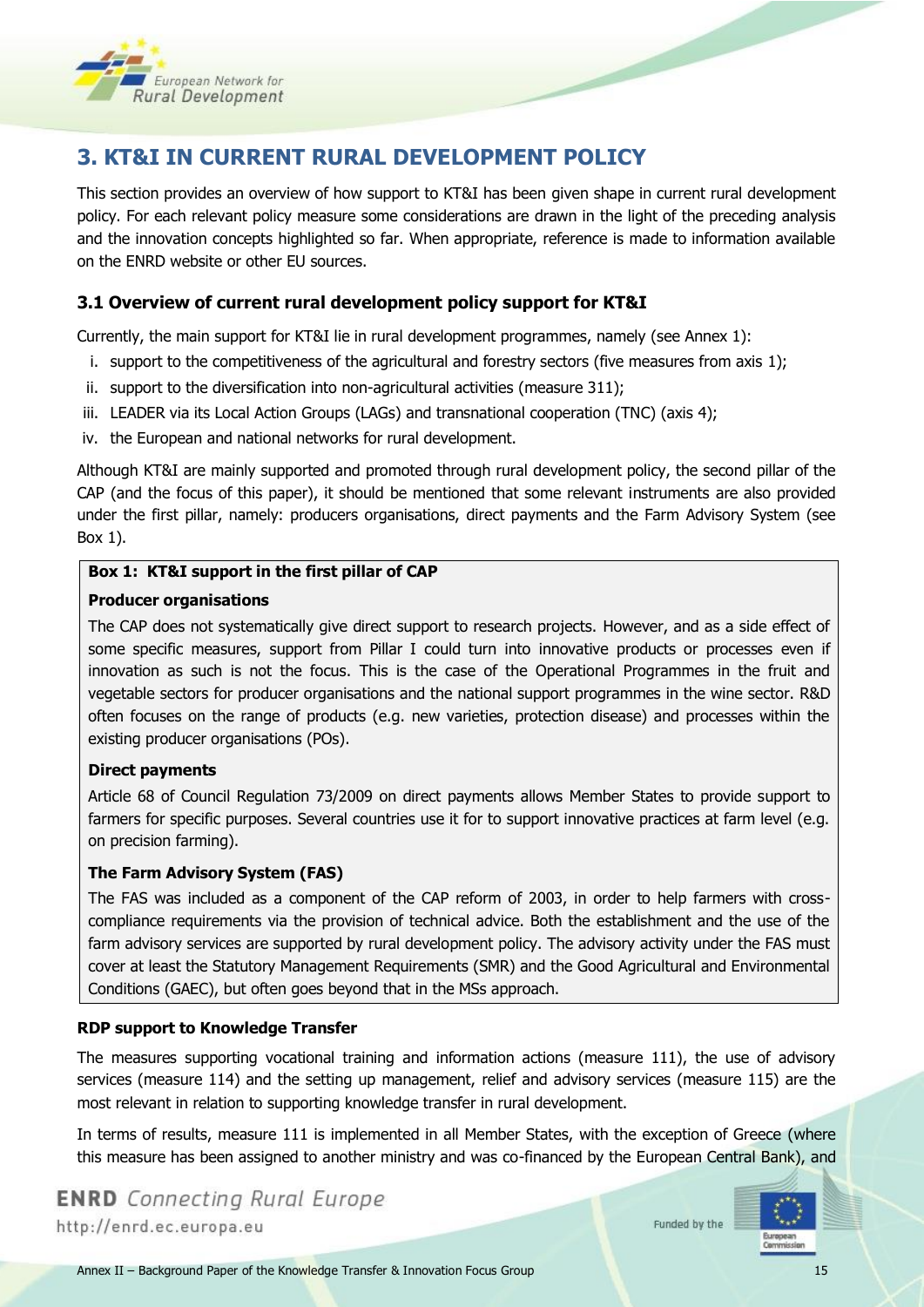

it has the largest outreach with almost 250 000 trained participants in the period 2007-2010, although it concerns a minority of producers. In financial terms, a total public expenditure (EAFRD and national contribution) of €1.7 billion has been programmed for the period 2007-2013. Up to 2011, €533 million had been used which accounts for 32% of the budget for the whole programming period.

Measure 114 on the use of advisory services is included in the RDPs of 21 Member States, covering 628 000 farmers with a total budget of €573 million for 2007-2013. Only 15% of the allocated funds were spent up to 2011. One explanation is that FAS was not fully recognised by farmers in the first years of its existence (SEC (2011) 1153 final/2), but it also likely that rather limited services of the FAS are behind the low uptake of the measure 114. During discussions in preparation of the FAS Commission Communication, it became clear that the obligation to cover the whole cross compliance package may have been hampering uptake of measure 114, since farmers' needs (and willingness to pay for advice) may be more limited than the full list of cross compliance issues.

Measure 115 supporting the setting up of management, relief and advisory services was planned only by seven Member States, with four Member States (Italy, Malta, Portugal and Spain) clearly focusing on the FAS. In the period 2007-2010, 303 projects concerning advisory services for agriculture or forestry were supported. The total public expenditure programmed for the measure amounts to  $\epsilon$ 142 million of which 18% had been used up to 2011.

Generally, these kinds of measures in the current RDP are not strongly linked to innovation facilitators (or innovation brokers<sup>9</sup>). Most initiatives focus on farm-specific courses concerning management, ICT, etc. and they are almost exclusively directed to prepare actors regarding business development. In addition, these types of measures almost uniquely focus on transferring knowledge. In the context of rural development, the question might need to be posed as to whether other types of education should also be supported (e.g. on the history of the region, on environmental services and biodiversity, or on sociology of agriculture).

#### **RDP support to Innovation**

The measures supporting the modernisation of agricultural holdings (measure 121), the cooperation for the development of new products, processes and technologies (measure 124) and the diversification into nonagricultural activities (measure 311) are most relevant for innovation in rural development. The LEADER approach, including transnational cooperation (TNC) and National Rural Networks (NRN) - both at European and Member State level - are also considered as possible drivers for innovation. Innovation is one of the 7 original guiding principles of LEADER, and one of the criticisms of the current programme is that this has been lost (largely due to excessive levels of bureaucracy and a lack of understanding amongst communities about how innovation can be defined).

Measure 121 supporting the modernisation of agricultural holdings has been allocated €17.8 billion for the period 2007-2013 and in terms of size of its allocated budget it is the second most important measure – following the agri-environment payments measure. Up to 2011 almost 52% of the programmed total public expenditure for measure 121 had already been used accounting for €9.2 billion. In terms of outputs, more than 120 000 farmers had been supported in the period from 2007 to 2010, for which the data are currently available. Under this measure the farmer is mostly a recipient of externally developed codified knowledge and technological packages, hence reflecting the linear model of knowledge transfer.

Measure 124 promoting cooperation for the development of new products is programmed in 14 Member States with a total allocated budget for 2007-2013 of €586 million. From 2007 until 2011, only 15% - €87



 9 For a definition of innovation broker see section 2.2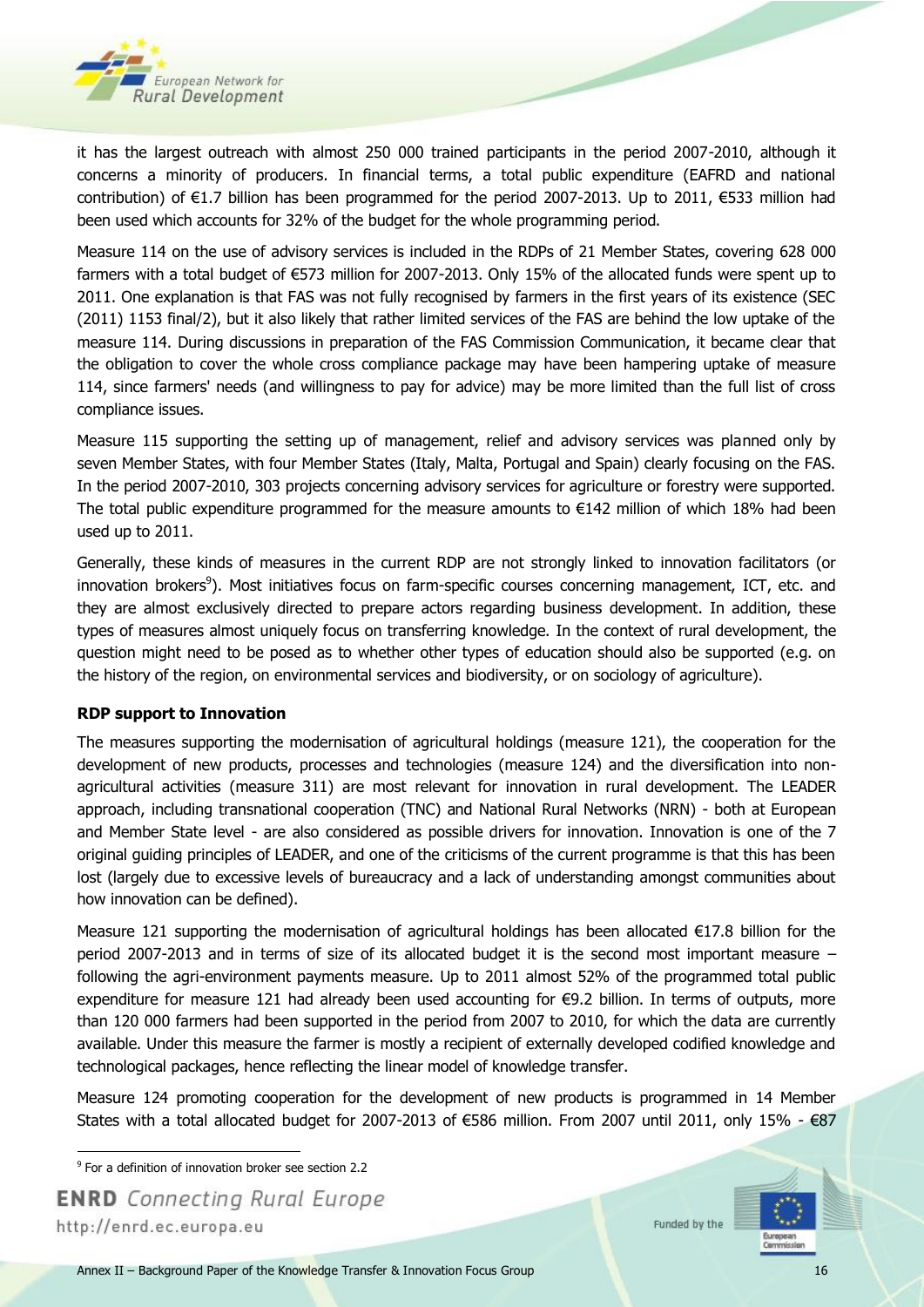

million - of the measure's allocated funds had been used. In terms of achieved outputs, until 2010 the measure had supported 5 788 cooperation initiatives, of which 5 165 concerned the development of new techniques and 623 the development of new products. This slow uptake, with the clear exception of Austria which had used almost half of the budget allocated to the measure by 2011, stems partly from the fact that this is a new measure for the RDPs.

Measure 124 assumes innovation as a co-evolutionary learning process across various cooperating actors (farmers-processors-distributors). This is a potentially very useful measure for the adoption of innovation in agricultural and rural areas as it takes account of the collective dimension that will become more necessary to future innovative processes. The scope of this measure has been significantly changed and broadened in the next programming period, nevertheless clarifying the reasons behind the low level of uptake may be important in the context of setting-up and running of <u>operational groups</u><sup>10</sup>.

Measure 311 supporting diversification into non-agricultural activities has been included in the RDPs of 17 Member States and the total public expenditure programmed for the period 2007-2013 is equal to €2.2 billion of which €635 million or 30% had been spent by 2011. The measure also provided support to almost 10 000 beneficiaries during the 2007-2010 period. Among the different categories of non-agricultural activities that can be supported are service activities (e.g. bed and breakfast, education and social activities on the farm), craft activities (e.g. pottery, production of local products) and trade activities (e.g. creation of store attached to the farm where self-made products are sold directly to the customer). This measure can also be seen as stimulating agricultural innovation, particularly as it contributes to launch projects, which by absorbing released on-farm resources, support and complement desired changes in the agricultural production.

In the current programming period, LEADER experienced expansion in terms of the number of Local Action Groups (LAGs), which more than doubled compared to LEADER+ (2000-2006). In some Member States, the inclusion of LEADER in the RDP has led to reduced flexibility for LAG implementation, perhaps due to a too strong interference of Member State bureaucracy that hindered the bottom-up approach and would have reduced the innovative capacity of the projects (SEC(2011) 1153 final/2).

The original purpose of the LEADER community initiative was to develop innovative ideas for model rural development that could be replicated in other areas. It is also a search for new or alternative solutions to organising rural societies (Larsson (2002) cited in Dargan, Shucksmith (2008)). The emphasis on innovation is less strong in the current rural development regulation (EC1698/2005). The term innovation is rather weakly defined, enabling on one hand Member States to choose an approach to innovation most proper to the local/national context, and on the other hand, resulting in large variations of interpretation of innovation concepts among Member States and regions (ENRD, 2010).

A strong component of LEADER is the support of Transnational Cooperation (TNC). The report on transnational cooperation in LEADER II (LEADER Observatory, 2001) identified at least four types of cooperation relevant to innovation:

- i. Exchange of experience providing new perspectives, ideas and confidence.
- ii. Joint training and visits to enhance the qualification of people involved in innovation.
- iii. Knowledge transfer concerning new expertise, the use of technology or working methods.
- iv. Networking transnational cooperation not only expands local networks, but it can encourage deeper cooperation and networking.

1



 $^{10}$  As defined by the EC's proposal for rural development after 2013, operational groups consist in actors as farmers, researchers, advisors and businesses involved in the agriculture and food sector who will form part of the EIP for agricultural productivity and sustainability (see more in section 5).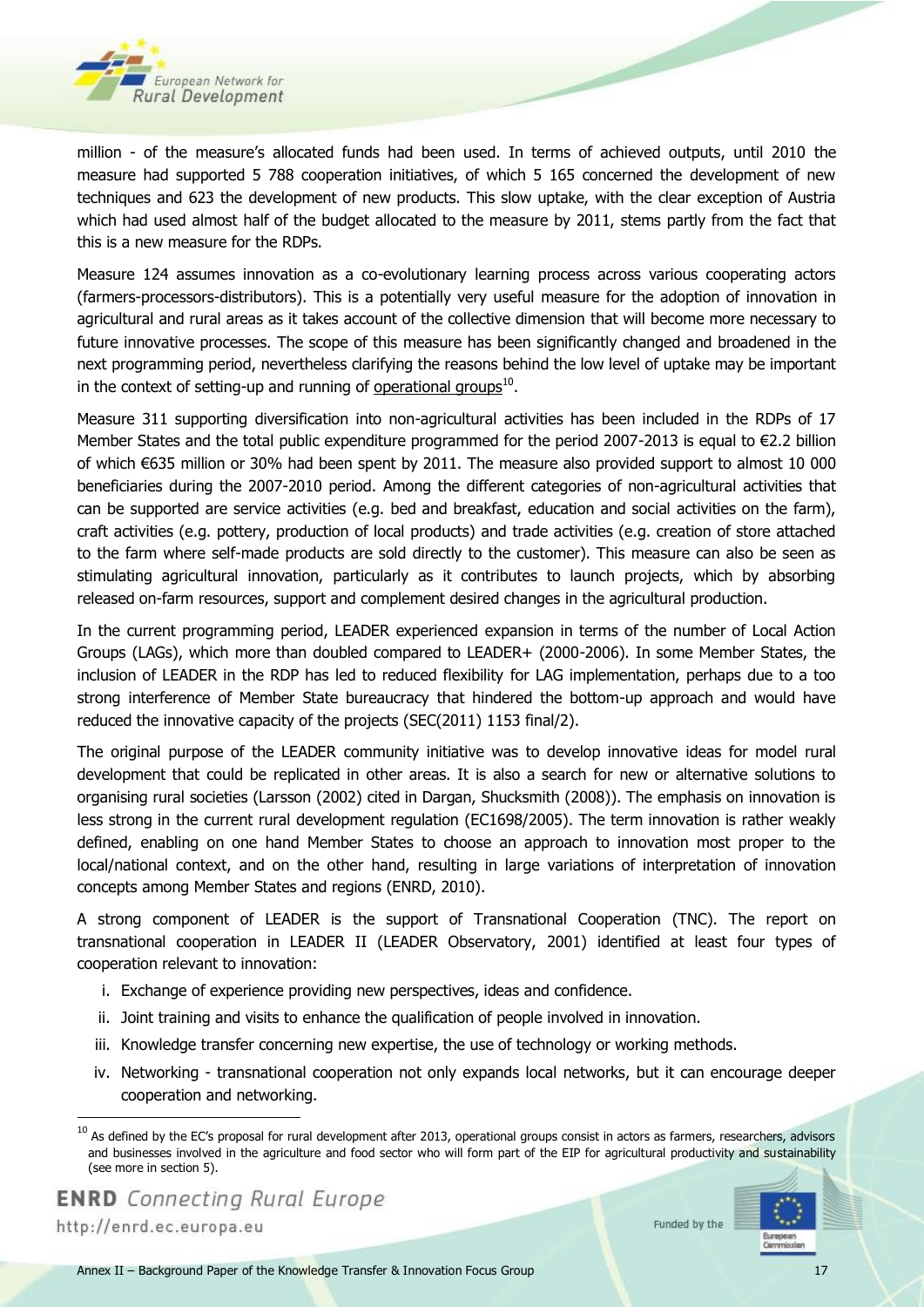

Several *obstacles* (LEADER Observatory, 2001) hinder transnational cooperation (and these obstacles continue to hinder rural development policy today): language barriers, cultural misunderstanding (especially in the initial phase), distance, unequal knowledge and skills and financial and managerial differences. In order to bring potential partners together both the ENRD and the European Leader Association for Rural Development (ELARD) provide a transnational cooperation tool on their websites which provides information about new projects and issues calls for participants for joint projects. These networks at the EU level, together with those set up in the Member States provide a platform for exchanging information and experience; stimulate joint analysis; and encourage cooperation between actors.

The existing policy measures here examined provide a range of tools that definitely can support innovation and help to address future policy challenges. While measure 124 provides an example of a focused support instrument, the design and implementation at Member State level do not sufficiently challenge and engage the traditional AKIS actors to invest in innovation and evolve their own roles from a linear to a systemic model. Also, little evidence is available regarding the relevance of LEADER LAG's and rural networks - at the EU and national level - for innovation or to the extent that they have structural relations with AKIS partners. In this perspective the extensive discussion on measurement of the performance of innovation systems –and possible indicators- is very relevant. Also the work of the European Evaluation Network, supporting the RD Programme, may suggest practical ways to monitor and evaluate innovation processes.

# **4. KT&I IN FUTURE POLICY SCENARIO**

This chapter looks into the future European policy scenario highlighting the relevance of KT&I with respect to the EU2020 strategy, rural development policy 2014-2020 and the European Innovation Partnership for Agricultural Productivity & Sustainability (agricultural EIP).

#### **4.1 KT&I and the EU2020 strategy**

The European Commission (EU) in its document *Europe 2020* outlined a vision for smart, sustainable and inclusive growth. More specifically:

- Smart growth means developing an economy based on knowledge and innovation.
- Sustainable growth focuses on promoting a more resource efficient, greener and more competitive economy.
- Inclusive growth includes fostering a high-employment economy delivering social and territorial cohesion.

To achieve this vision, five measurable targets in relation to employment, research and innovation, climate change and energy, education and combating poverty, were identified and are to be achieved by 2020. The EC proposed seven flagship initiatives to promote progress on the five target areas. One of these flagship initiatives is the 'Innovation Union'. It contains over 30 actions points that aim at:

- 1. turning Europe into a world-class science performer;
- 2. removing obstacles to innovation such as risky investments in prototypes, expensive patenting, market fragmentation, slow standard-setting and skills shortages – which currently prevent ideas getting quickly to market; and
- 3. revolutionising the way the public and private sectors work together, notably through Innovation Partnerships between European institutions, national and regional authorities and business.



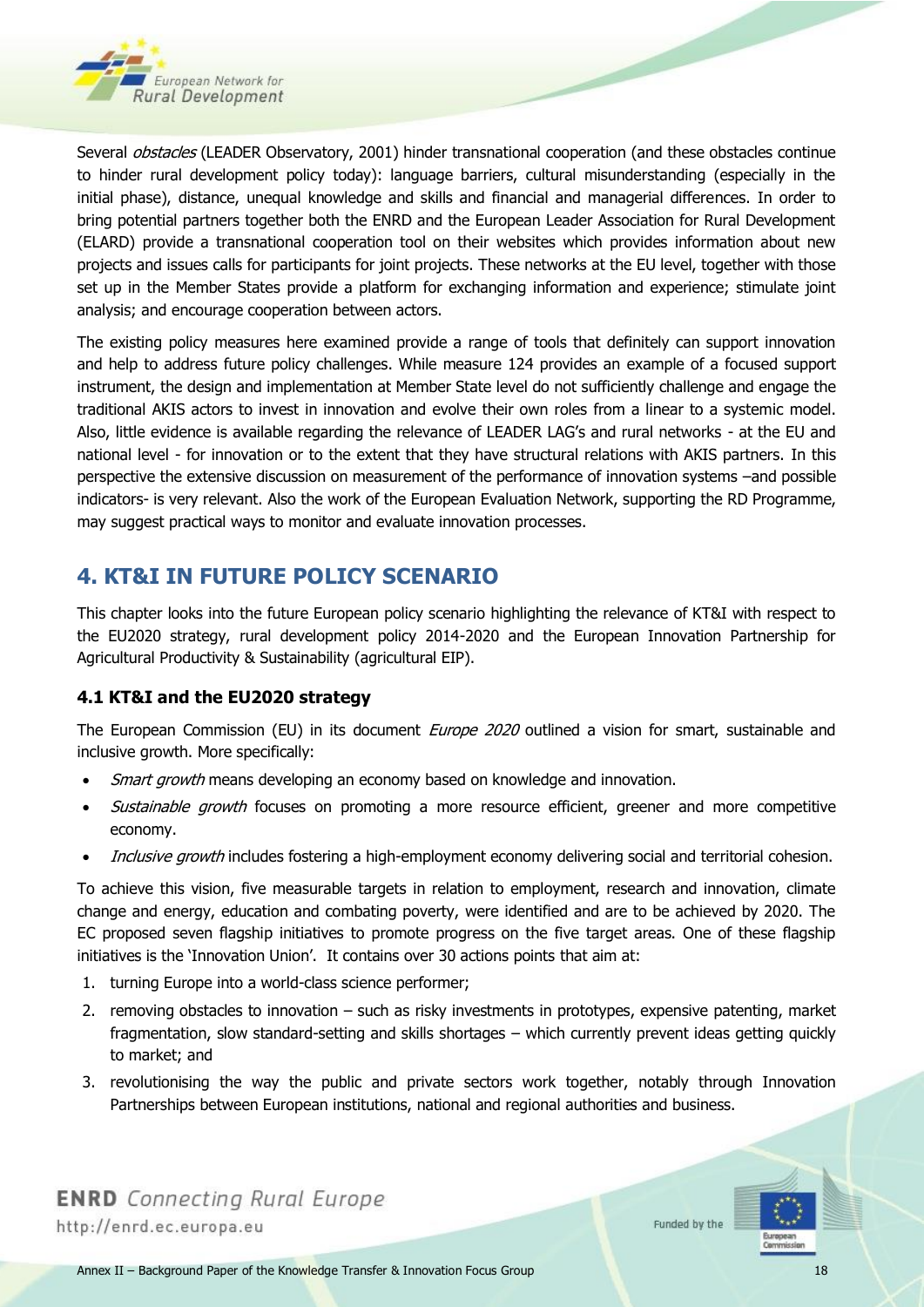

#### **4.2 KT&I and rural development policy after 2013**

In order to support the Europe 2020 strategy, notably in terms of resource efficiency, the EC's proposal on rural development policy post 2013 states that, "it will be increasingly essential to improve agricultural productivity through research, knowledge transfer and promoting cooperation and innovation," (COM(2011) 627/3). "Fostering knowledge transfer and innovation in agriculture, forestry and rural areas," has been set up as one of the priority areas; moreover, innovation is considered as a 'cross-cutting' objective important for all six Union priority areas for rural development. The rural development policy proposal broadens and strengthens the current rural development measures which aim at KT&I and introduces the agricultural EIP. An overview of the intended key measures of the innovation policy is presented in Annex 1.

In future RDPs the cooperation measure is to be significantly reinforced and extended to support many types of cooperation (economic, environmental and social) between a wide range of potential beneficiaries. The measure focuses on cooperation among actors within the sector (horizontal) as well as with the agri-food and bio-energy sectors (vertical), including research and knowledge transfer institutions (thus complementing the territorial-based approach in LEADER). It explicitly covers pilot projects as well as cooperation crossing regional and national borders. *Operational Groups* are central to fostering innovation in a broad range of areas. They should bring together farmers, researchers, advisors, businesses and other actors to initiate and develop novelties in the particular corner of the agricultural sector. The co-operation measure supports both setting up of operational groups (bringing together a targeted partnership of actors around a concrete project plan), and the realisation of projects itself. The cooperation measure also supports networks, which bring together a variety of actors and by sharing needs and knowledge may initiate actions of concrete operational groups.

The proposed measures for the next phase are promising in terms of supporting and enabling innovation, but they do not discuss yet in detail how obstacles to increased cooperation can be overcome in future. Hopefully this may be expected from the guidelines on programming for innovation that are currently being prepared and the implementation of the EIP enhancing increased knowledge exchange and connecting actors for innovative actions.

#### **4.3 The European Innovation Partnership for Agricultural Productivity & Sustainability.**

A European Innovation Partnership (EIP) network is being set up in order to link operational groups, advisory services, researchers and other relevant actors involved in targeting agriculture innovation - in terms of sharing knowledge and expertise, spreading information and disseminating novelties (Figure 3).

Clusters of activities and networks of stakeholders and 'inter-branch' organisations are particularly relevant to the sharing of expertise as well as the development of new and specialised expertise, services and products. Pilot projects are important tools for testing the applicability of technologies, techniques and practices in different contexts, and adapting them where necessary.

The main novelty in the EIP approach is that it will provide a bridge between rural development measures fostering innovation and EU research policy, namely the Horizon 2020 programme (see next paragraph and Figure 4). Thus the EIP network will also create a platform for the transnational flow of information and cooperation. The setting up and operations of the EIP network for Agriculture Productivity and Sustainability will be financed from the EAFRD budget. Operational Groups (OG) as well as thematic networks may function at various levels, within or across MS.

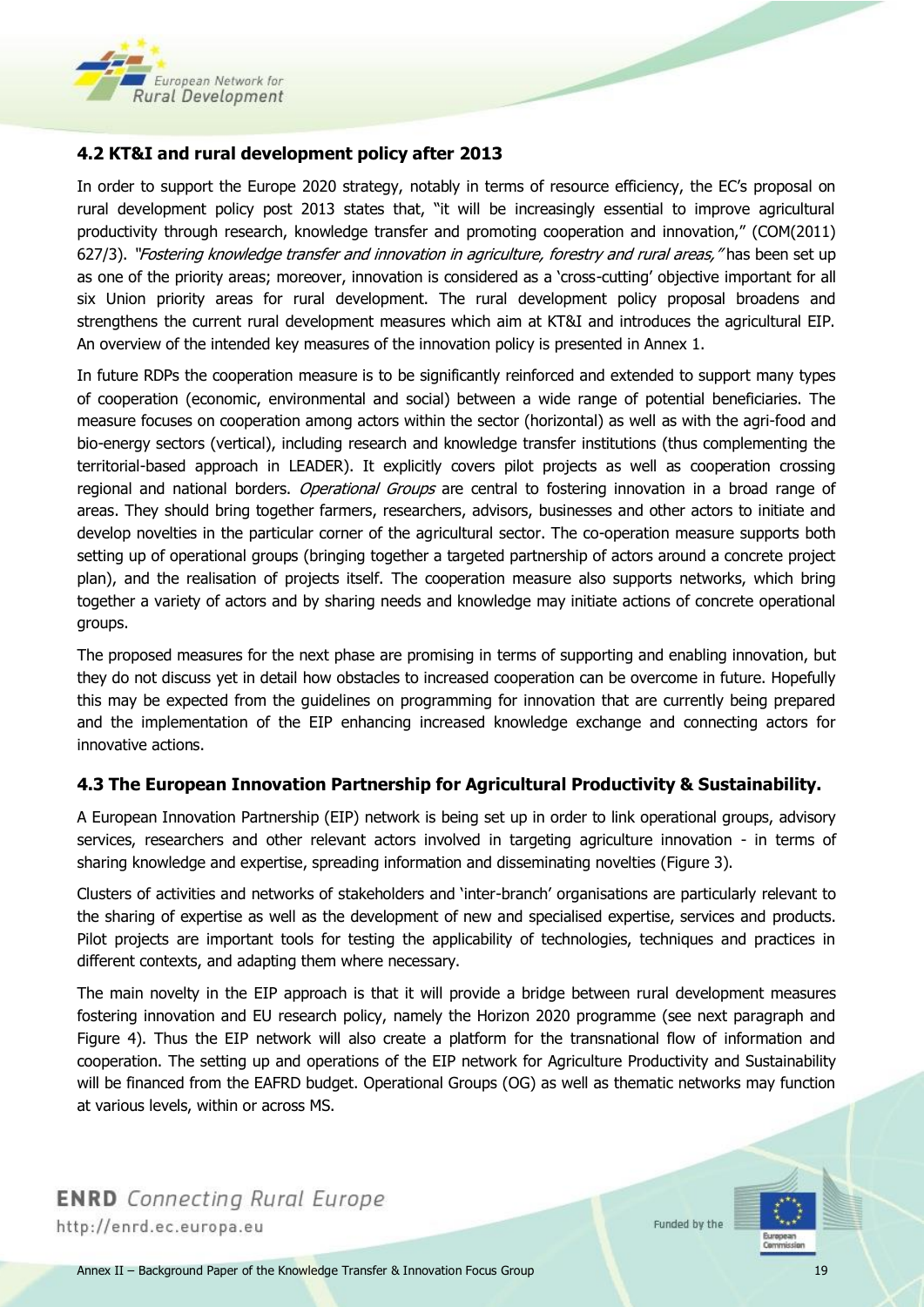



#### <span id="page-19-0"></span>**Figure 3: The EIP network interlinking Operational Groups and thematic/national networks**

**Source: European Commission, DG AGRI**

<span id="page-19-1"></span>Building-up a functional AKIS remains a target of the rural development policy. The support to modernisation and farm diversification are important measures providing funds for physical implementation of innovations / new technologies which are developed outside the farm in which process and organisational innovations will likely develop too. The diversification into non-agricultural activities will help to use on-farm resources (labour and capital) in a more efficient way.

Although not mentioned in figure 4, Community Led Local Development initiatives (under priority 6 of the rural development policy after 2013<sup>11</sup>) and the national networks will continue to play a key role, in particular for the territorial development of rural areas and the spreading of innovation beyond the agricultural and forestry sector. National networks may engage in animating EIP innovative actions.



 $\overline{a}$  $11$  Promoting social inclusion, poverty reduction and economic development in rural areas.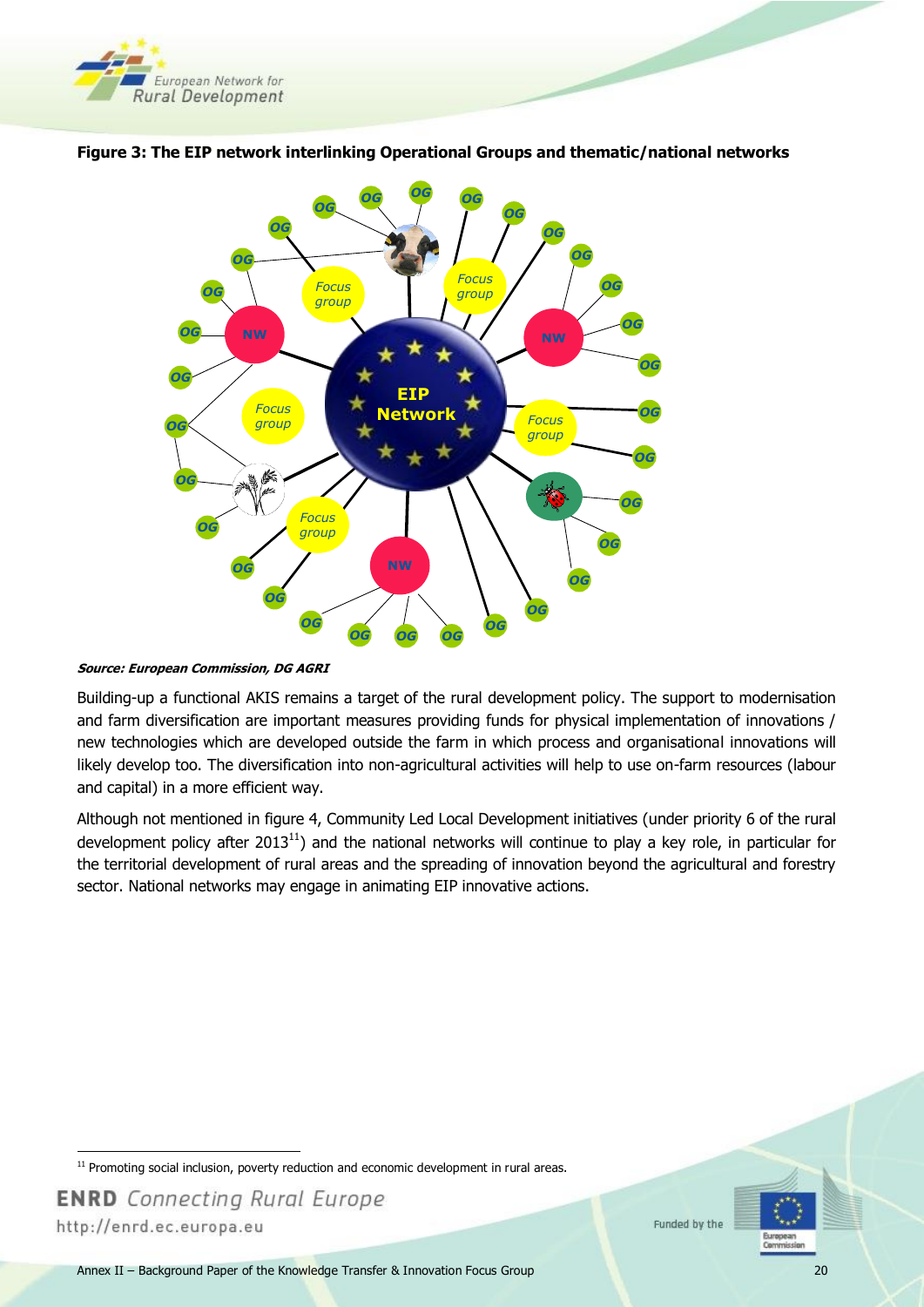

**Figure 4: EIP on Agricultural Productivity and Sustainability coordinating innovation actions of the new rural development policy with the European research programme Horizon 2020**



 **Source: Presentation of the EIP Agriculture - European Commission, DG AGRI (24 May 2012)**

It is envisaged that the EIP will be implemented through better connections between in particular two EU policies: the rural development policy and the EU Research and Innovation Policy, i.e. Horizon 2020 (COM (2011) 808). The EU Research and Innovation Policy will provide the knowledge base for innovative actions on the ground. Under the Policy priority "Societal Challenges" there will be three thematic areas relevant to agriculture and rural development: i) food security, sustainable agriculture, marine and maritime resources & the bio-economy; ii) secure, clean and efficient energy and; iii) climate action, resource efficiency and raw materials. Key actions of the Horizon 2020 programme relevant for innovations are:

- a. Applied research projects
- b. Cross-border and cluster initiatives
- c. Multi-actor approaches
- d. Pilot or demonstration projects
- e. Support for innovation brokers and innovation centres

These actions will definitely contribute to the completeness of the innovation environment, providing support to essential actors and processes in the innovation system; namely AKIS and scaling-up. Linking both policies through operational groups will provide opportunities for interested actors who wish to develop, test and apply innovative approaches; the EIP will be the respective platform for it. From this point of view the EIP will support the implementation of both policies: the operational groups set up with the help of RD policy, if complemented by actors (e.g. scientists, innovators, etc.) from at least two additional MS, can also present a proposal for Horizon 2020 support.

**ENRD** Connecting Rural Europe http://enrd.ec.europa.eu

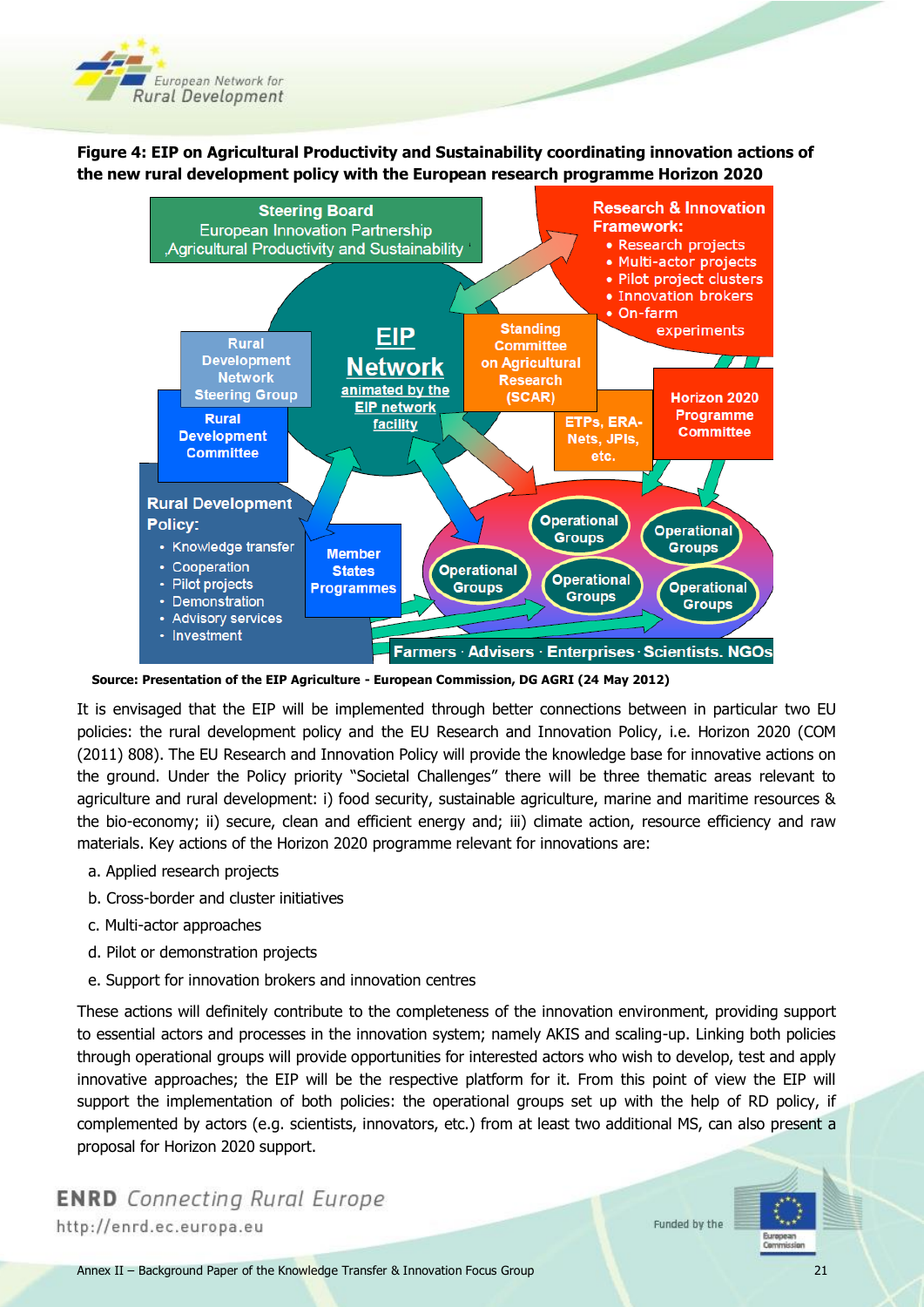

Bridging the current gap between research and agricultural practice, the EIP will contribute to shortening the delay between the development of research knowledge and its adoption in practice; and vice versa, research will be better and more promptly informed on the needs of farmers and supply chains.

# **5. REFLECTION POINTS FOR POLICY RECOMMENDATIONS**

Based on the review of the current and future policy context, this background paper now attempts to highlight key questions and considerations to be looked into by the Focus Group and beyond, with the objective of stimulating further discussion and contributing to the improvement of future policy and next generation RDPs:

- Innovation in the context of rural development may have to be different from innovation from other sectors. Innovation in a rural policy context is not the same as innovation  $-$  so to say - in the industry and it is only partly covered by innovation in a purely agricultural setting. It means more than R&D or patenting. Rural areas on the other hand are potentially significant 'sources' – or a 'nursery'- of innovation (e.g. renewable energy, climate adaptation, service provision for the public sector). Being the second pillar of the CAP, Rural development policy should enable a wider climate for rural innovations –of course including innovations in agricultural production and processing. One simple dimension of this broadening can already be found in producing more integrated and coherent farming plus forestry advice based on wider land-use considerations. Other examples are innovations in improving sustainability in agricultural production systems and/or enhancing public goods (eco-system services), or social challenges or new forms of public-private cooperation.
- The point above induces an important second issue. Rural innovation policy should allow for more complex processes with many more actors and stakeholders. Although this sounds complicating when simplification of policy delivery is required, policy is supported by recent innovation theory, suggesting a paradigm shift is taking place in innovation processes. The way innovation is stimulated in current policy basically follows a *linear model approach*, whereas the increasing complexity in future rural development policy is better served by the interactive innovation and *systemic model*. Interestingly this shift is not only desired from theory, it also is endorsed by SCAR (2012).
- It is most relevant to identify *emerging innovation* actions and explore the way they can be incentivised, stimulated and supported, e.g. via networking and/or brokering. So-called *Innovation Brokers* may offer very relevant services in promoting innovation processes. Furthermore the assessment of current experience of innovation processes allows for rapid learning for effective EIP operational groups.
- Rural development policy should accept the risk that the success of an innovation project cannot be guaranteed beforehand. This means that any rural policy enabling innovation will have to *handle a* certain degree of failure. How to handle this in monitoring and co-funding is a challenge in programming rural development policy, but it is an unavoidable necessity.
- Another aspect of risk is that the market will not automatically pay for innovations in sustainability as they may increase production costs. In case of societal demand for animal welfare or clean production, the market may not easily be paying for these additional services. In such cases rural development policy has to consider rewarding the producer for the added value he/she has created for society. Sustainability objectives will demand for public investment in innovations that enhance such sustainability, such as via the rural development measure for non-productive investments.
- Various studies (i.e. SCAR) underline the importance of actor and stakeholder participation in innovation projects, be it farmers, advisors, enterprises or local inhabitants or organisations at territorial level.



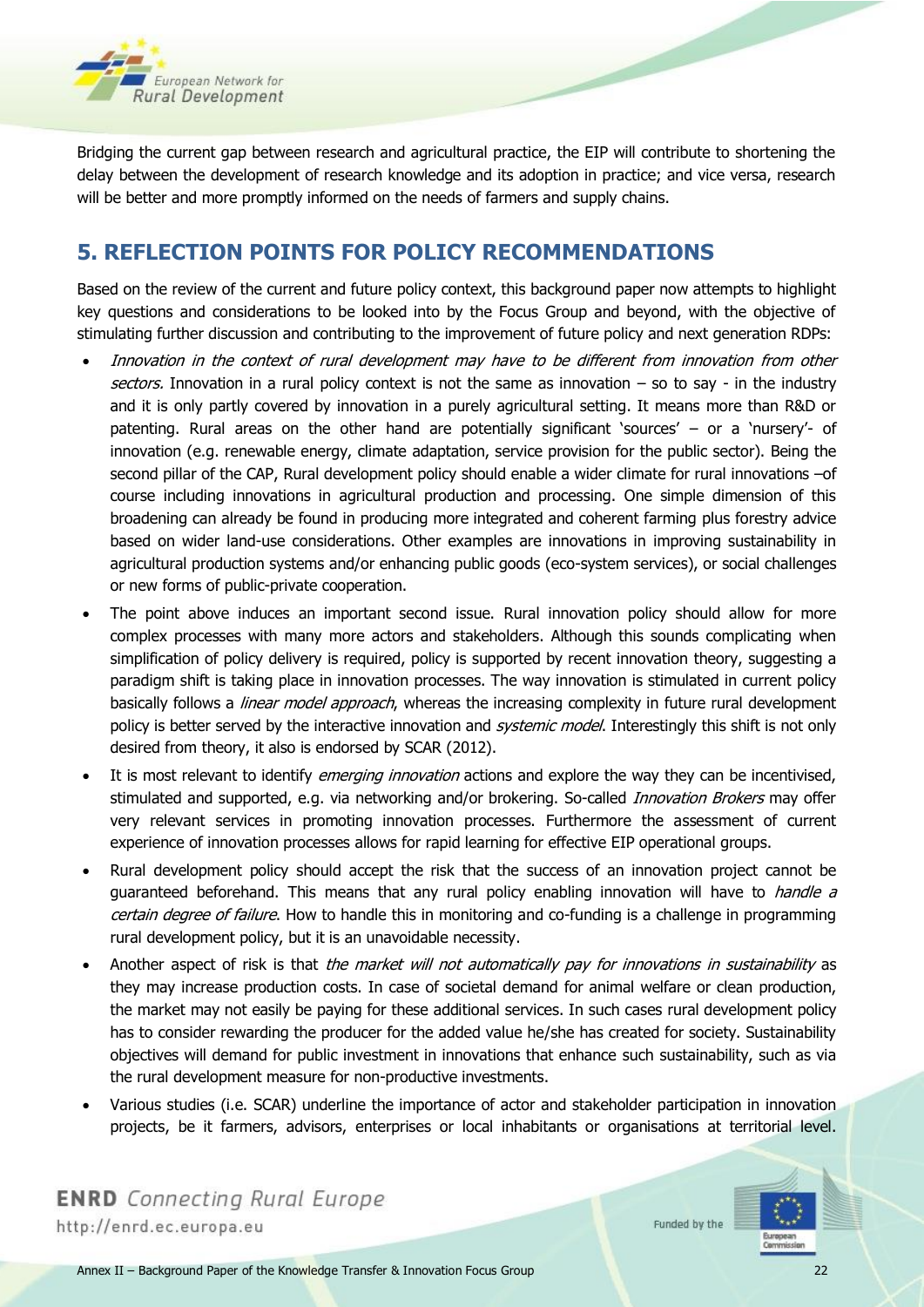

Involvement, both in early stages of programme design and in implementation of projects, is crucial for success of a RDP.

- Policy should also take into account that not all AKIS actors will automatically work towards keeping knowledge public and joining innovation and knowledge networks as foreseen by the EIP. To give one example, extension services in the livestock industry (veterinary service, feed producers) may rather favour a narrow sector approach on knowledge services than entering into an open complex horizontal knowledge exchange network. This might hamper co-evolutionary learning<sup>12</sup> and innovation and solutions need to be found to overcome this potential difficulty.
- The involvement of specialised EIP networks or specific efforts from thematic or National Rural Networks for initiating and disseminating innovations in the Member States is important, even when they are not many. Also thematic, regional, national or European networks may play a role in supporting innovation and knowledge exchange for innovation processes.
- LAGs and CLLD groups may also play an important role in creating trust that stimulates effective knowledge exchanges and builds social capital, from which innovation actions may grow. LEADER in its beginning was perceived as a 'nursery for innovations' in rural development and in rural policy. This role seems to have been lost over the years. Furthermore examples of innovations rarely are well documented.
- Furthermore it is relevant to pay attention to monitoring and evaluation of innovation processes and results. This calls for adequate indicators. The involvement of the European Evaluation Network in this respect would be desired.
- Public-private cooperation is an increasingly used model to support innovation. If both sides participate in funding, it is relevant to attribute both the costs and the benefits appropriately. This means measuring the added value of the innovation of the collaborative partners and to elaborate a fair cost and value distribution. Such distribution of costs and benefits also will make the role of the public and private sector apparent.
- When assessing the lessons from current practices in innovation dynamics and the support thereof it is relevant to pay attention at least to the following issues:
	- $\circ$  The driver of the innovation (why which contextual elements provided the need for a new idea/approach?).
	- o The incentive for innovation (what/who provided the input to work on the new idea, approach?).
	- o The object (what: product, process, system).
	- $\circ$  Actors and stakeholders (*who including the main beneficiaries*).
	- o The stage of the innovation process (how far. still needing special support, or self-supporting).
	- $\circ$  How will/did the idea become an innovation? (Which factors are making / made the new idea become more mainstream? And how barriers and challenges have been overcome?).
	- $\circ$  The role of networks (*including scaling-up*).
	- $\circ$  Success criteria (how including 'permanent learning' and 'social capital' for innovation).
	- $\circ$  Monitoring and evaluation (what are the *results and effects; costs and benefits*).
	- $\circ$  Policy lessons that help EIP Operational Groups at a quick start (including enabling and constraining factors in policy delivery) (*what and how to improve*).

http://enrd.ec.europa.eu

 $\ddot{\phantom{a}}$ 



<sup>&</sup>lt;sup>12</sup> In this respect The SOLINSA (Support of Learning and Innovation Networks for Sustainable Agriculture) project funded by the Seventh Framework program could be an ideal starting point to further understanding.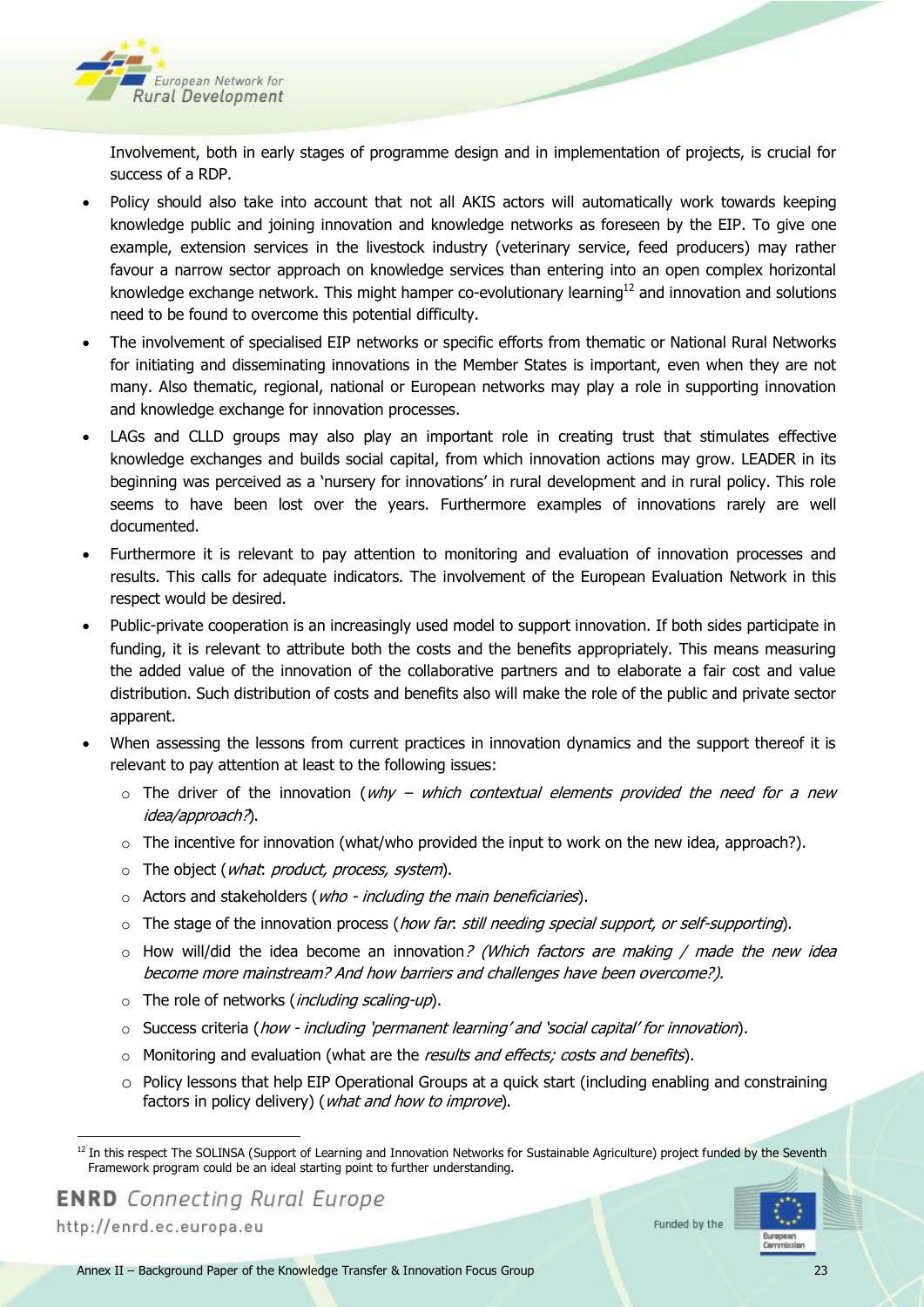

### **REFERENCES**

- ADE, ADAS, AGROTEC (2009), Evaluation of the implementation of the FAS, Brussels, available at: <http://ec.europa.eu/adupongriculture/eval/reports/fas/> COM(2011) 627/3 Proposal for a REGULATION OF THE EUROPEAN PARLIAMENT AND OF THE COUNCIL on support for rural development by the European Agricultural Fund for Rural Development (EAFRD)
- Ajzen, I. (1991). The theory of planned behaviour. Organizational Behaviour and Human Decision Processes, 50, 179-211.
- COM(2012) 79 Communication of the European Commission to the European Parliament and the European Council on the European Innovation Partnership 'Agricultural Productivity and Sustainability.
- Dargan, L., Shucksmith, M. (2008) LEADER and Innovation. Sociologia Ruralis, Vol 48, Number 3,
- Dockès, A., C., Rantanen, M., Bourdin, D., Tisenkopfs, T. and Guidi, F. (2009) Processes, organization and networks in Knickel, K., Tisenkopf, T., Peters, S. eds. Innovation processes in agriculture and rural development Results of a cross-national analysis of the situation in seven countries, research gaps and recommendations. Final report of the IN-SIGHT project. [http://www.insightproject.net/files/IN-](http://www.insightproject.net/files/IN-SIGHT_final_report.pdf)[SIGHT\\_final\\_report.pdf](http://www.insightproject.net/files/IN-SIGHT_final_report.pdf)
- ENRD (2010) Extended Report on Preserving the Innovative Character of Leader, Leader subcommittee Focus Group on Preserving the innovative/experimental character of Leader [http://enrd.ec.europa.eu.](http://enrd.ec.europa.eu/)
- Geels F.W. (2004) From sectoral systems of innovation to socio-technical systems. Insights about dynamics and change from sociology and institutional theory.
- Geels and Schot, (2007) Typology of sociotechnical transition pathways, Research Policy 36 (2007) 399–417
- Howells, J. (2006). "Intermediation and the role of intermediaries in innovation." Research Policy 35: 715-728.
- Knickel, K., Tisenkopf, T., Peters, S. eds. *Innovation processes in agriculture and rural development Results of* a cross-national analysis of the situation in seven countries, research gaps and recommendations. Final reprt of the IN-SIGHT project. [http://www.insightproject.net/files/IN-SIGHT\\_final\\_report.pdf](http://www.insightproject.net/files/IN-SIGHT_final_report.pdf)
- Larsson, L. (2002) EU in the village: LEADER II, governance and rural development. (Swedish text with a summary in English) (Uppsala: Uppsala University)
- LEADER Observatory (2001) Transnational cooperation under LEADER II: Lessons from the past, tools for the future. "Rural Innovation" Dosier NO. 11
- Leeuwis, C. & Aarts, N. (2011). Rethinking Communication in Innovation Processes: Creating Space for Change in Complex Systems. Journal of Agricultural Education and Extension, 17(1), 21-36.
- Leeuwis C. and Ban A. (2004) Communication for rural innovation: rethinking agricultural extension. London: Blackwell Science Ltd
- Loeber, A., Van Mierlo, B., Grin, J. and Leeuwis, C. (2007). The Practical Value of Theory: Conceptualising learning in pursuit of a sustainable development, chapter 3 (p. 83-97) in: Wals, A. E. J. (Eds.), Social learning towards a sustainable world. Wageningen, Wageningen Academic Publishers.
- OECD, (2012) Improving Agricultural Knowledge and Innovation Systems OECD Conference Proceedings, OECD publishing.<http://dx.doi.org/10.1787/9789264167445-en>
- OECD, (2006) Reinventing Rural Policy, Policy Brief, <http://www.oecd.org/gov/regionaldevelopment/37556607.pdf>
- Poppe, K. (2012) Agricultural Knowledge and Innovation Systems in transition: Findings of the SCAR Collaborative Working Group on AKIS. In OECD, Improving Agricultural Knowledge and Innovation Systems OECD Conference Proceedings, OECD publishing.

**ENRD** Connecting Rural Europe http://enrd.ec.europa.eu

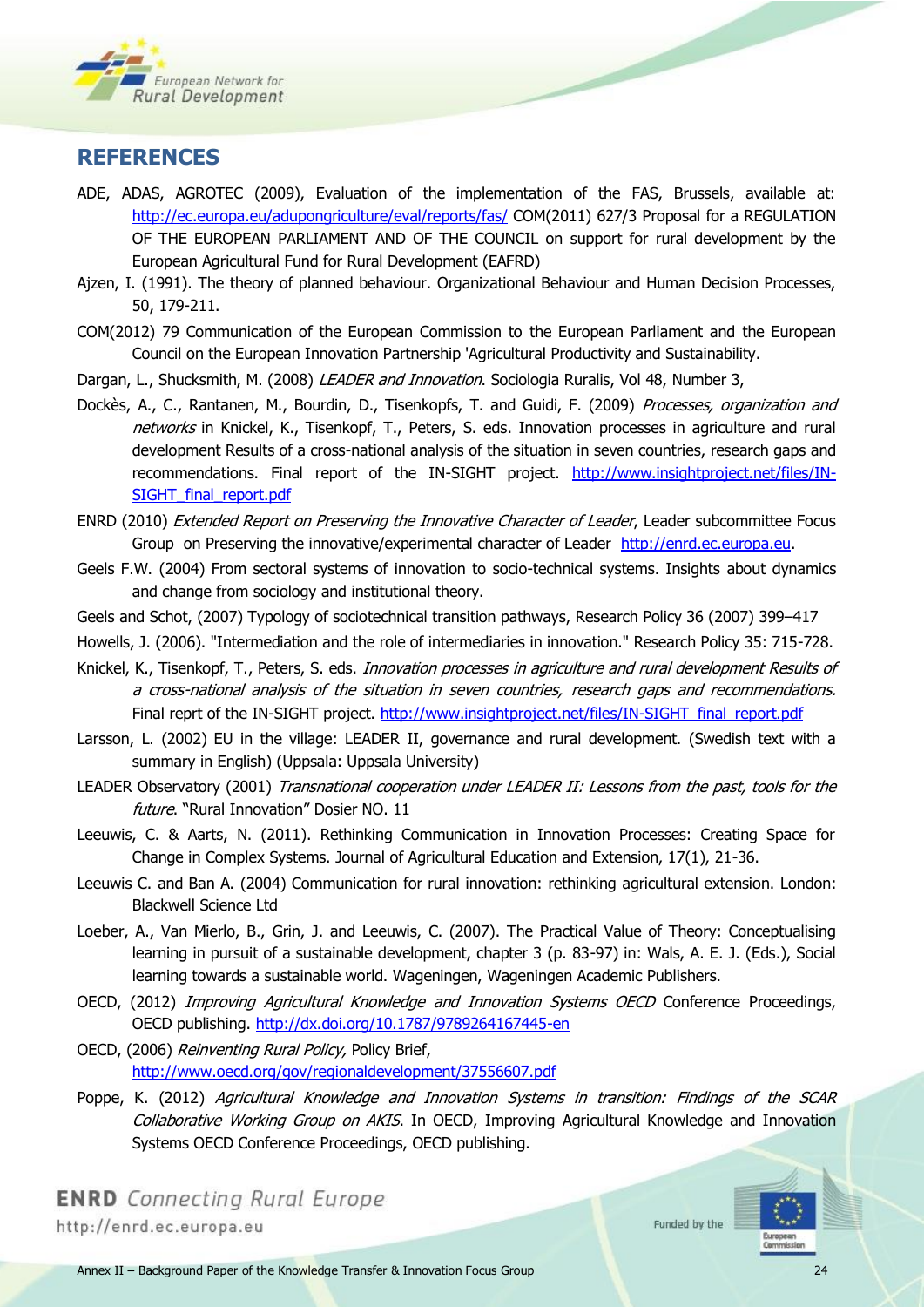

- Proost, J., Brunori, G., Fischler, Rossi, A. M. and Šūmane, S. (2009) *Knowledge and Social Capital* in Knickel, K., Tisenkopf, T., Peters, S. eds. Innovation processes in agriculture and rural development Results of a cross-national analysis of the situation in seven countries, research gaps and recommendations. Final reprt of the IN-SIGHT project. [http://www.insightproject.net/files/IN-SIGHT\\_final\\_report.pdf](http://www.insightproject.net/files/IN-SIGHT_final_report.pdf)
- Roep, D, J.D. Van der Ploeg, J.S.C. Wiskerke 2003. Managing technical-institutional design processes: some strategic lessons from environmental cooperatives in the Netherlands. Neth. J. agric. Sci. 51, 95-217.
- Rogers, E.M. (1995). Diffusion of Innovations (Fourth Edition), New York, Free Press
- Standing Committee on Agricultural Research (SCAR), (2012), Agricultural Knowledge and Innovation Systems in Transition - a reflection paper, http://ec.europa.eu/research/bioeconomy/pdf/ki3211999enc\_002.pdf
- SEC(2011) 1153 final/2 Annex 7: Research and Innovation, Commission Staff Working Paper: Impact assessment Common Agricultural Policy towards 2020.
- Smith, K. (2000) Innovation indicators and the knowledge economy: concepts, results and policy challenges. Paper for the EC Conference on Innovation and Enterprise Creation: statistics and indicators Sophia Antipolis, 23–24 November 2000. Available online at [http://www.cordis.lu/innovation](http://www.cordis.lu/innovation-smes/src/statconf5.htm)[smes/src/statconf5.htm](http://www.cordis.lu/innovation-smes/src/statconf5.htm) Accessed 10 April 2008
- Smits, R.E., S. Kuhlmann and P. Shapira (2010), The Theory and Practice of Innovation Policy An International Research Handbook, Edgar Elgar, United Kingdom.
- Reflections of the EU-network Agro-Ecological Innovation in 2012: [www.agro-ecoinnovation.eu](http://www.agro-ecoinnovation.eu/) :

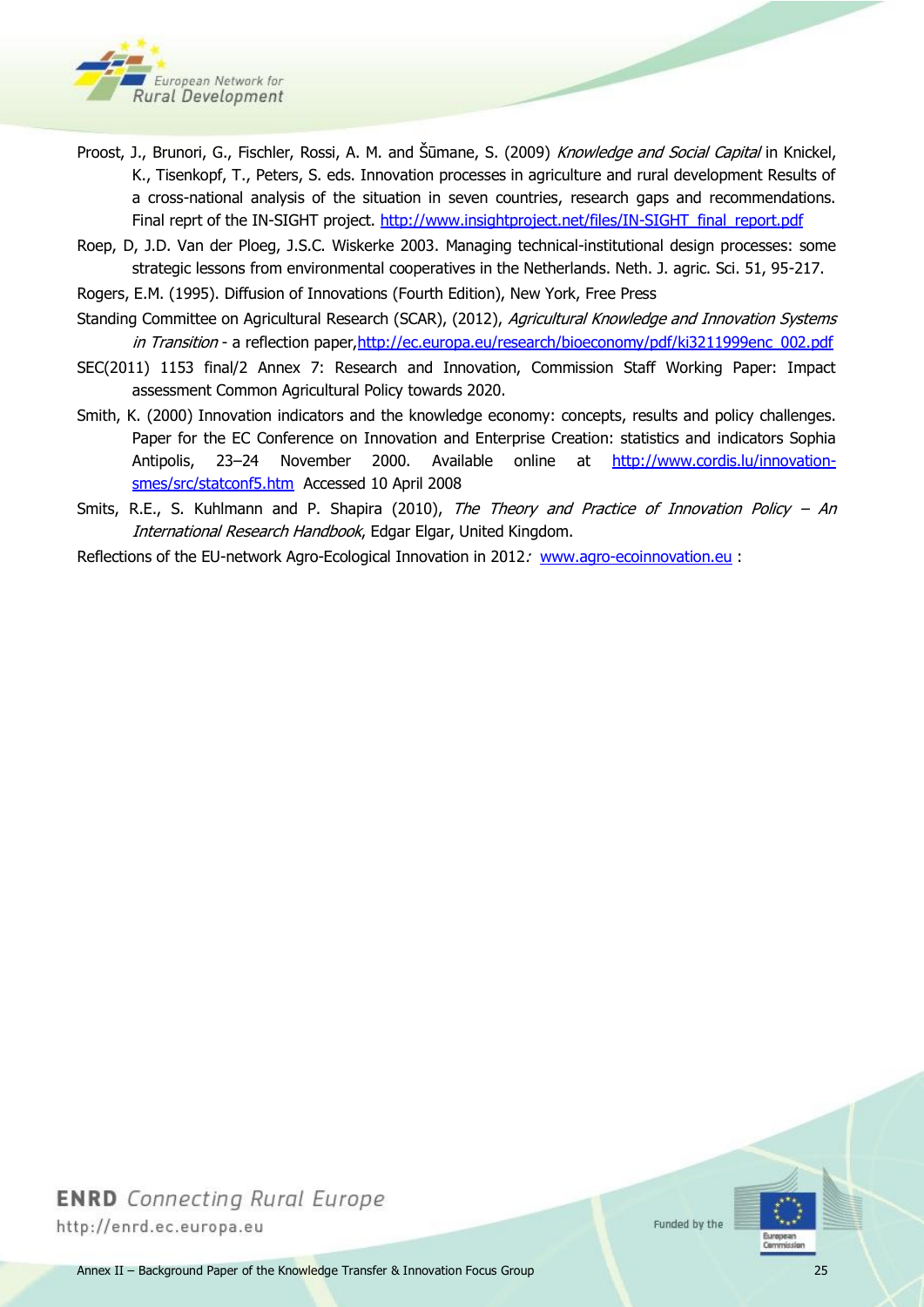

# **Annex 1: Key measures supporting KT&I within the current rural development policy framework**

#### **Axis 1 - Improving the competitiveness of the agricultural and forestry sectors**

- 1. Measure 111 Vocational training and information actions, including diffusion of scientific knowledge and innovative practises for persons engaged in the agricultural, food and forestry sectors (Article 20 (a) (i) of Reg. (EC) N° 1698/2005)
- 2. Measure 114 Use of advisory services by farmers and forest holders (Article 20 (a) (iv) of Reg. (EC)  $N^{\circ}$ 1698/2005)
- 3. Measure 115 Setting up of farm management, farm relief and farm advisory services, as well as of forestry advisory services (Article 20 (a) (v) of Reg. (EC) N° 1698/2005)
- 4. Measure 121 Modernisation of agricultural holdings (Article 20 (b) (i) of Reg. (EC) N° 1698/2005)
- 5. Measure 124 Cooperation for development of new products, processes and technologies in the agriculture and food sector and in the forestry sector (Article 20 (b) (iv) of Reg. (EC) N° 1698/2005)

#### **Axis 3 - Improving the quality of life in rural areas and encouraging diversification of the rural economy**

6. Measure 311 - Diversification into non-agricultural activities (Article 52 (a) (i) of Reg. (EC) N° 1698/2005)

#### **Axis 4 (LEADER) - Building local capacity for employment and diversification**

- 7. Implementing local development strategies as referred to in Article 62(1)(a) with a view to achieving the objectives of one or more of the three other axes defined in sections 1, 2 and 3 (Article 63 (a) of Reg. (EC) N° 1698/2005)
- 8. Measure 421 Implementing cooperation projects involving the objective selected under point (a) (Article 63 (b) of Reg. (EC) N° 1698/2005)

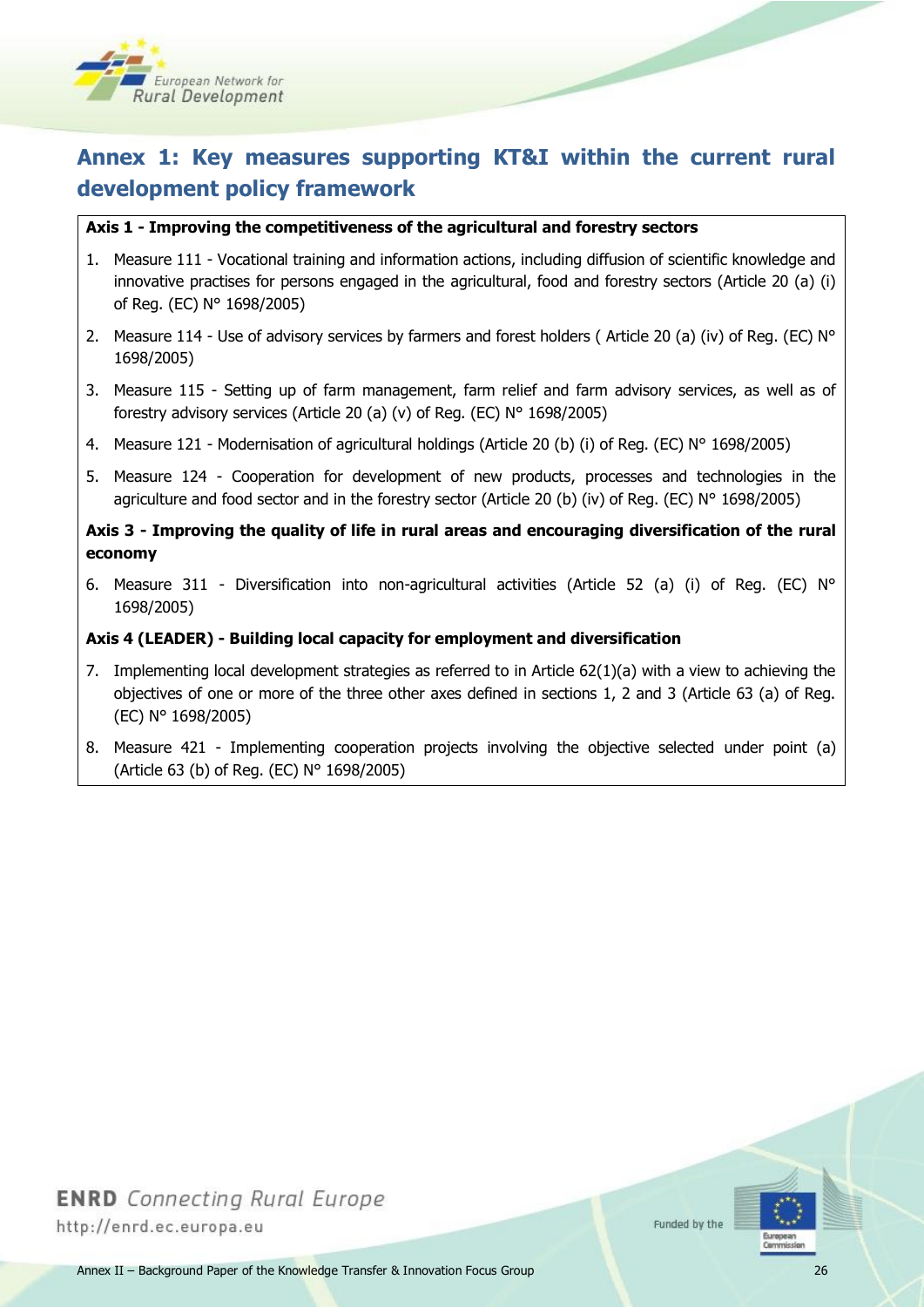

# **Annex 2: Key measures of the innovation policy within the new rural development policy framework**

- 1. **Cooperation** Support under this measure shall promote forms of co-operation involving at least two entities and in particular:
	- i) Co-operation approaches among different actors in the Union agriculture and food chain, forestry sector and among other actors that contribute to achieving the objectives and priorities of rural development policy, including inter-branch organisations;
	- ii) The creation of clusters and networks;
	- iii) The establishment and operation of operational groups of the EIP for agricultural productivity and sustainability as referred to in Article 62.
- 2. **Knowledge transfer and Information Actions (Article 15)** Support under this measure shall cover:
	- i) Vocational training and skills acquisition actions, demonstration activities and information actions. Vocational training and skills acquisition actions may include training courses, workshops and coaching.
	- ii) Support may also cover short-term farm management exchange and farm visit.
- 3. **Advisory services, farm management and farm relief services (Article 16)** Support under this measure shall be granted in order to:
	- i) Help farmers, forest holders and SMEs in rural areas benefit from the use of advisory services for the improvement of the economic and environmental performance as well as the climate friendliness and resilience of their holding, enterprise and/or investment;
	- ii) Promote the setting up of farm management, farm relief and farm advisory services, as well as forestry advisory services, including the Farm Advisory System referred to in Articles 12 to 14 of Regulation (EU) No HR/2012;
	- iii) Promote the training of advisors.
- 4. **Investment in physical assets (Article 18)** Support under this measure shall cover tangible and/or intangible investments which:
	- i) improves the overall performance of the agricultural holding;
	- ii) concerns the processing, marketing and/or development of agricultural products covered by Annex I to the Treaty or cotton. The output of the production process may be a product not covered by that Annex;
	- iii) concern infrastructure related to the development and adaptation of agriculture, including access to farm and forest land, land consolidation and improvement, energy supply and, water management; or
	- iv) are non-productive investments linked to the achievement of agri- and forest environment commitments, biodiversity conservation status of species and habitat as well as enhancing the public amenity value of a Natura 2000 area or other high nature value area to be defined in the programme.